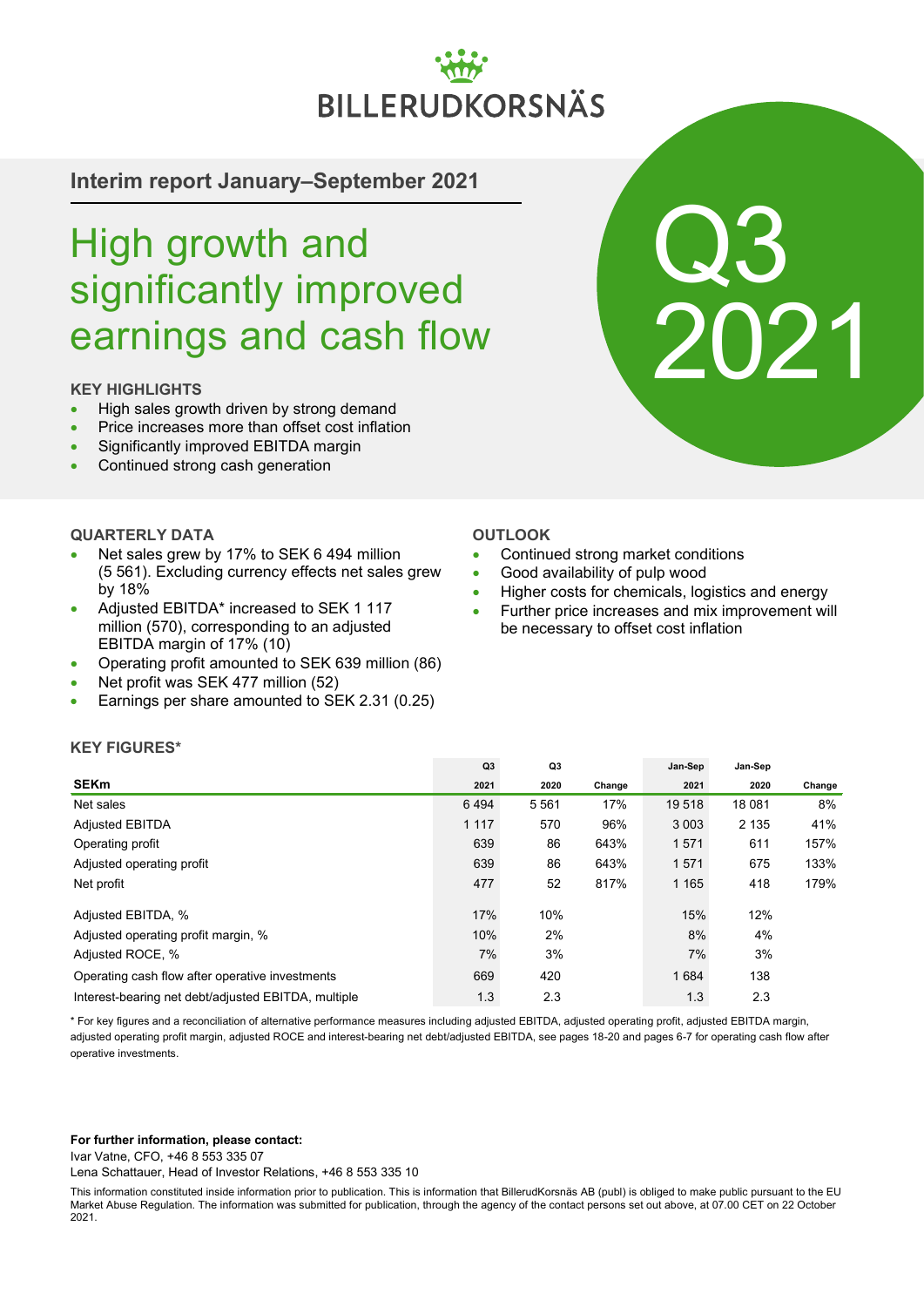# **BILLERUDKORSNÄS**



### SEK 6 494 million Net sales

SEK 1 117 million Adjusted EBITDA

17% Adjusted EBITDA margin

# Comments by the CEO

Performance was strong in the third quarter driven by mix improvement and price increases across all segments, offsetting cost inflation for some categories. Currency-neutral net sales grew by an impressive 18% compared with the same period last year. The EBITDA margin improved to our target level of 17% through a combination of market tailwind and our profitability-enhancing initiatives. Demand remained strong throughout the quarter and our order pipeline is very good. Our cash flow generation was impressive also in this quarter.

At the beginning of September, production in our Gäyle mill was significantly impacted due to the extreme and unprecedented rainfall and flooding that occurred in August in the Gävle area. As water quality for the mill deteriorated to record levels the mill was shut for nine days. Production resumed sporadically until the annual shut end of September. Since the restart, the mill is operating at regular capacity despite lower-than-normal water quality levels.

Our current business priorities remain health and safety, stable production, ramping up board production at Gruvön, ensuring competitive wood supply, and delivering our cost and efficiency programme. Regarding safety, in 2021 we have been focusing on improving safety procedures as well as safety training for all employees. We are making progress, but safety is still not good enough which is why we intensify our work with this.

Our production footprint allows for overlapping capabilities and makes it possible to shift some volumes and optimise production between mills. In the Board product area, the output of liquid packaging board from Gruvön has accelerated. In the Paper product area, Skärblacka has become a world leading MG (machine glazed) centre since the investment at Skärblacka a couple of years ago.

Over the last months, we have developed a strategic direction based on our leading positions in attractive segments with good growth opportunities. One of the keys to success lies in our products' ability to replace fossil-based packaging with sustainable packaging solutions. Our financial position is robust, and the prospects are promising. I look forward to sharing more details about our strategy at the Capital Markets Day in Stockholm on 17 November.

The market outlook remains positive for the next few quarters. We expect continued good availability of pulp wood, but costs for chemicals, logistics and energy are expected to rise. Prices we pay for near-term electricity consumption are hedged to a large extent. To counteract the ongoing cost inflation, we plan to implement further selective price increases.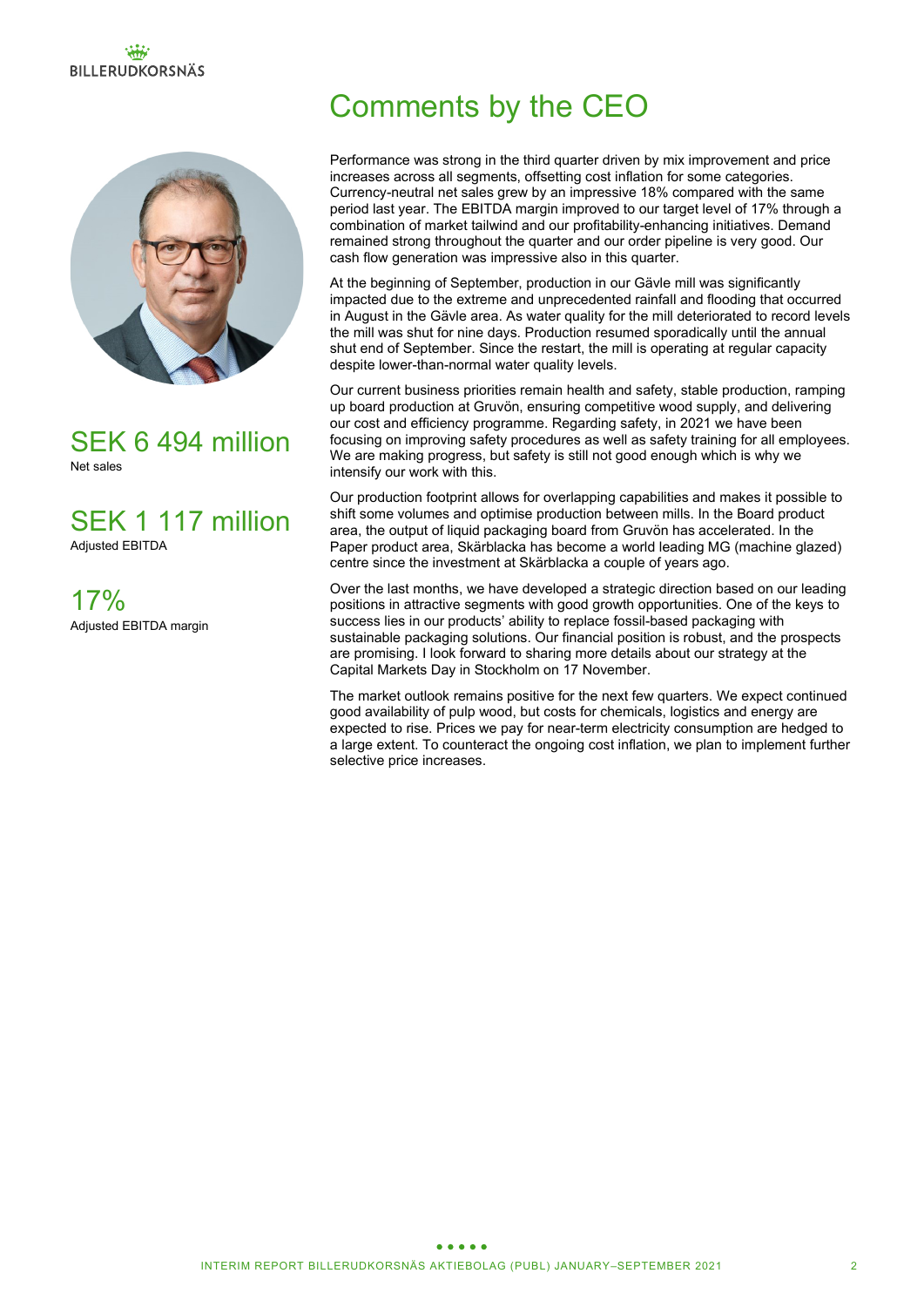### The EBITDA margin improved mainly due to higher sales

**Adjusted EBITDA margin**

Target level >17%



Q3 2020 Q4 2020 Q1 2021 Q2 2021 Q3 2021

# The quarter in review

### **SALES AND RESULTS**

Net sales for the third quarter grew by 17% to SEK 6 494 million (5 561). Excluding currency effects sales increased by 18%, driven by higher sales prices, an improved sales mix and increased volumes.

Adjusted EBITDA increased to SEK 1 117 million (570), mainly due to higher sales. The comparison with the same period last year is affected by the change in the maintenance shutdown schedule.

No items affecting comparability impacted the result for the third quarter (–).

### **MARKET DEVELOPMENT AND OUTLOOK**

During the third quarter of 2021, market conditions were strong in all segments, with increasing prices for some segments. The exception being liquid packaging board, where market conditions were stable.

The market outlook for the next quarters is positive. Demand is expected to be strong in all segments and the conditions for liquid packaging board is expected to be stable. Higher costs for chemicals, energy and logistics will need further price increases in the quarters to come.

### **EVENTS IN THE QUARTER**

Annual maintenance was carried out at Karlsborg, Rockhammar and Gävle, under extensive precautionary measures due to the coronavirus pandemic. The total maintenance shutdown costs amounted to around SEK 290 million.

On 29 July, BillerudKorsnäs announced that it is in a process with the aim of divesting the mill in Beetham. The strategic importance of the Beetham mill has been reduced since the machine glazed (MG) paper business has been focused to the Skärblacka mill. The process to divest the business is ongoing and no binding agreement to divest the mill has been entered into.

As a consequence of extreme and unprecedented rainfall and flooding in the Gävle area in August, production at Gävle had to be stopped in the beginning of September due to poor water quality in the lake from which process water is sourced. The unplanned production stoppage implied a volume loss of around 20 000 tonnes of predominantly liquid packaging board, with a negative earnings impact of around SEK 75 million, whereof around two thirds affected the third quarter result and one third will impact the fourth quarter result.

The investment project for a new recovery boiler at Frövi progressed according to plan. Blasting and groundwork has taken place and during the autumn the casting of the bottom foundation will start. The assembly of the new recovery boiler is planned to begin during 2022.

BillerudKorsnäs initiated in July a marketing campaign connected to the launch of two low grammages of the flagship cartonboard product CrownBoard Prestige®. With this addition, the CrownBoard Prestige range comprises ten grammages. It is developed to meet the needs of discerning brands for packaging premium consumer goods.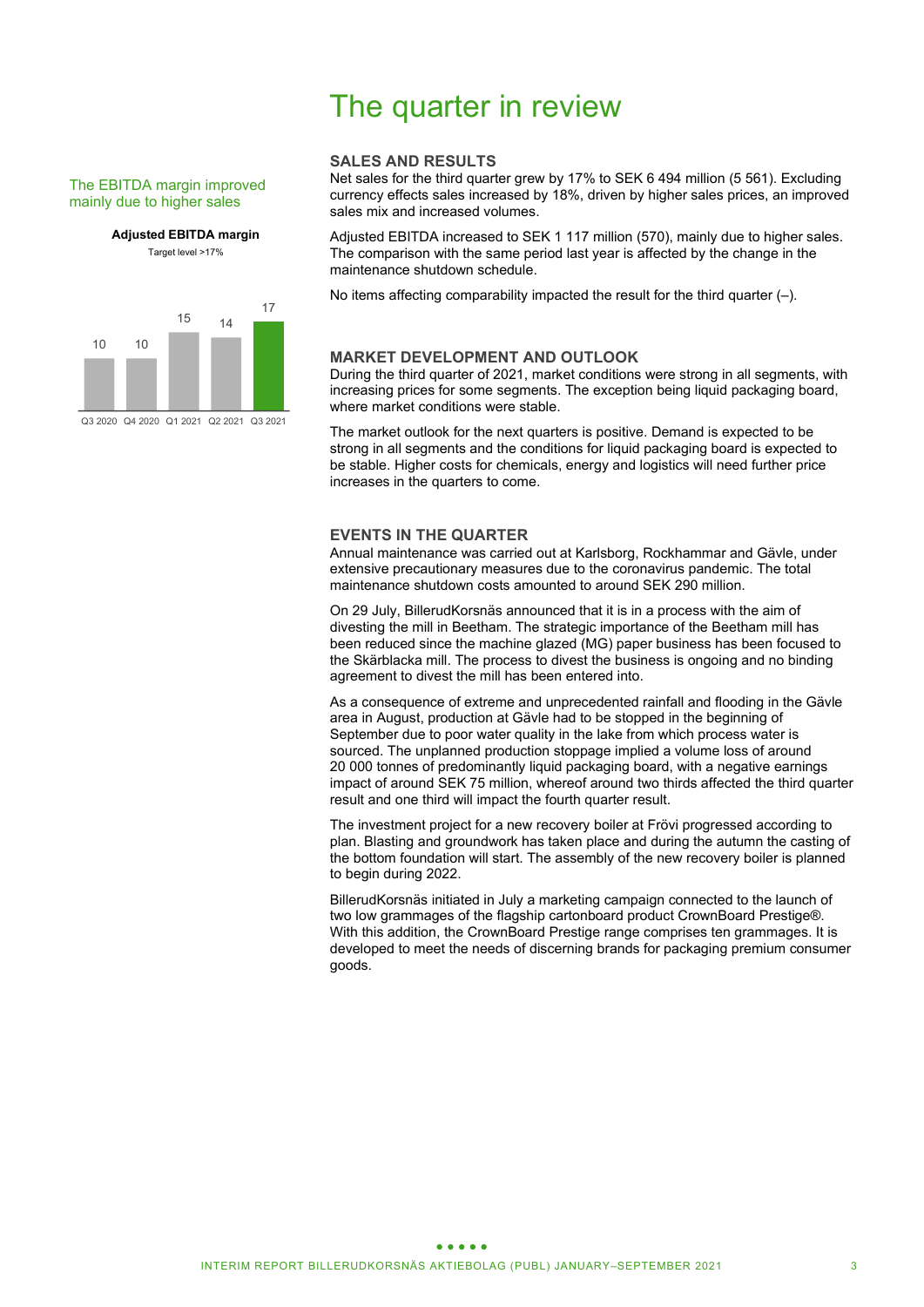# Product area Board

**Share of Group's net sales Q3 2021**





# **ROCE** 3% 3% 4% 4% 6% Q3 -20 Q4 -20 Q1 -21 Q2 -21 Q3 -21

### **KEY FIGURES**

|                                 | Quarter |         | Jan-Sep | <b>Full year</b> |          |
|---------------------------------|---------|---------|---------|------------------|----------|
| <b>SEKm</b>                     | Q3 - 21 | Q3 20   | 2021    | 2020             | 2020     |
| Net sales                       | 3663    | 3 0 5 9 | 11 090  | 10 230           | 13 600   |
| of which liquid packaging board | 1903    | 1701    | 5985    | 5837             | 7745     |
| of which cartonboard            | 552     | 393     | 1635    | 1 2 2 3          | 1659     |
| of which containerboard         | 1 1 1 0 | 912     | 3 1 7 1 | 2938             | 3886     |
| Net operating expenses          | $-2985$ | $-2793$ | $-9151$ | $-8856$          | $-11745$ |
| <b>EBITDA</b>                   | 678     | 266     | 1939    | 1 3 7 4          | 1855     |
| EBITDA, %                       | 19%     | 9%      | 17%     | 13%              | 14%      |
| Operating profit/loss           | 354     | $-67$   | 965     | 367              | 516      |
| Operating margin, %             | 10%     | $-2%$   | 9%      | 4%               | 4%       |
| ROCE. %                         | 6%      | 3%      | 6%      | 3%               | 3%       |
| Sales volumes, ktonnes          | 466     | 419     | 1461    | 1 382            | 1842     |

### **SALES AND RESULTS**

Net sales for the third quarter increased by 20% to SEK 3 663 million (3 059). Excluding currency effects sales grew by 21%, driven by higher prices, increased volumes, and an improved mix. Sales of cartonboard grew by 40% and containerboard by 22% Liquid packaging board sales grew by 12% despite the production disruption at Gävle.

EBITDA increased to SEK 678 million (266). Higher prices, increased volumes, a favourable change in the product mix with a larger share of coated material, lower input costs and savings from the cost and efficiency programme were the main positive drivers.

The comparison with the same period last year is affected by the change in the maintenance shutdown schedule.

### **MARKET DEVELOPMENT**

In the third quarter of 2021, market conditions for liquid packaging board were stable while the conditions for containerboard and cartonboard improved. Price increases for containerboard and cartonboard were realized and the demand for our products was strong.

### **About Product area Board**

The Board product area includes liquid packaging board, cartonboard and containerboard, which are mainly used to produce packaging for liquid food, consumer products and fragile industrial products and food. The mills at Gävle, Gruvön and Frövi/ Rockhammar belong to this product area.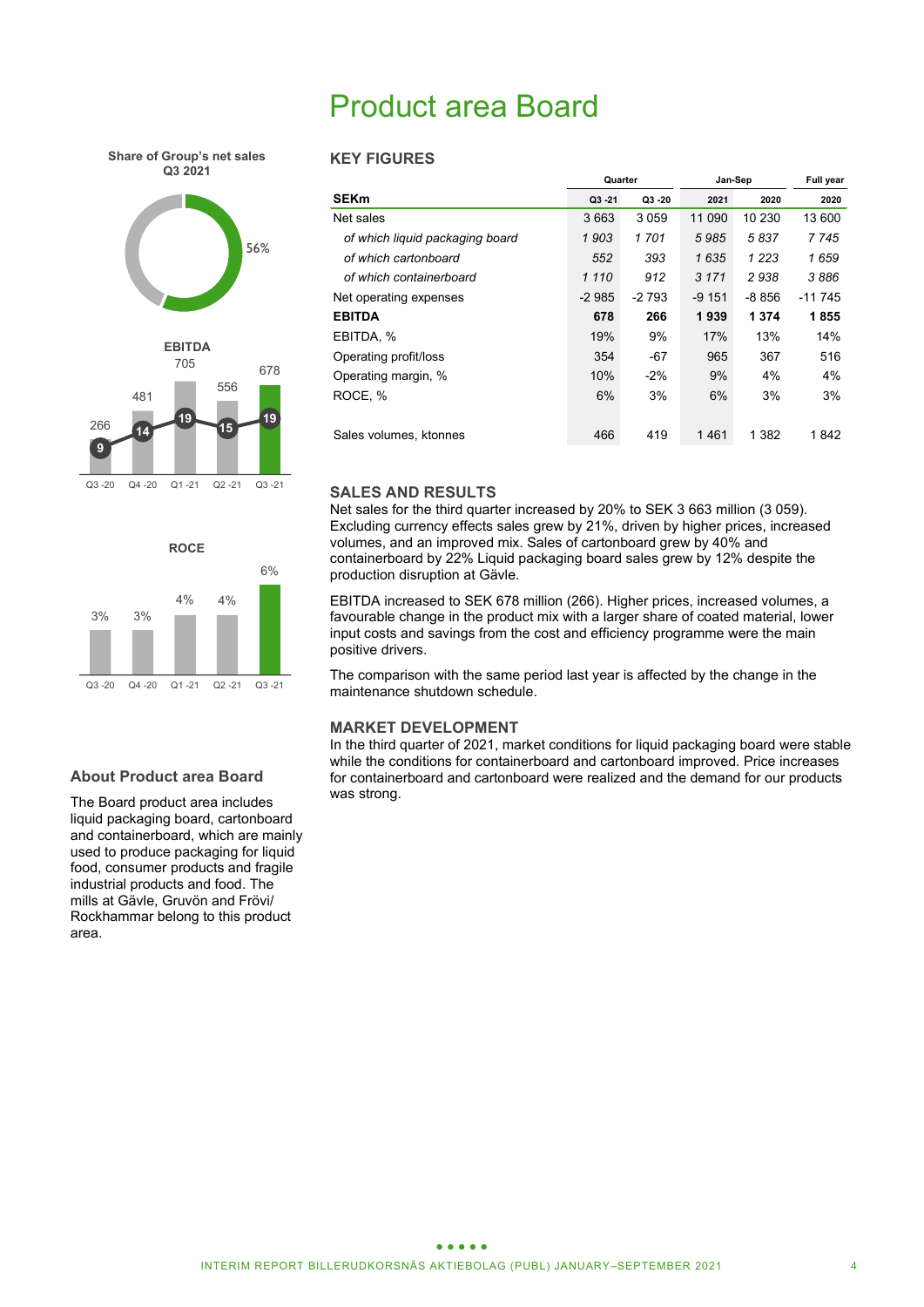# Product area Paper

**Share of Group's net sales Q3 2021**





Q3 -20 Q4 -20 Q1 -21 Q2 -21 Q3 -21

**ROCE**



### **KEY FIGURES**

|                        | Quarter |         | Jan-Sep | <b>Full year</b> |        |
|------------------------|---------|---------|---------|------------------|--------|
| <b>SEKm</b>            | Q3 - 21 | Q3 20   | 2021    | 2020             | 2020   |
| Net sales              | 2 0 4 7 | 1835    | 5989    | 5799             | 7 576  |
| of which sack paper    | 712     | 603     | 1 970   | 1867             | 2 442  |
| of which kraft paper   | 901     | 808     | 2657    | 2621             | 3 435  |
| of which pulp          | 432     | 412     | 1 3 3 8 | 1 2 8 3          | 1669   |
| Net operating expenses | $-1633$ | $-1594$ | -4 947  | $-4929$          | -6 541 |
| <b>EBITDA</b>          | 414     | 241     | 1042    | 870              | 1035   |
| EBITDA. %              | 20%     | 13%     | 17%     | 15%              | 14%    |
| Operating profit/loss  | 293     | 120     | 682     | 507              | 558    |
| Operating margin, %    | 14%     | 7%      | 11%     | 9%               | 7%     |
| ROCE. %                | 14%     | 11%     | 14%     | 11%              | 10%    |
|                        |         |         |         |                  |        |
| Sales volumes, ktonnes | 229     | 238     | 729     | 719              | 946    |

### **SALES AND RESULTS**

Net sales for the third quarter increased by 12% to SEK 2 047 million (1 835). Excluding currency effects sales grew by 14%. Sales volumes of sack and kraft paper increased compared to last year, while pulp volumes declined.

EBITDA increased to SEK 414 million (241), positively impacted by price increases, lower fibre costs and continued delivery of our cost and efficiency programme, and adversely impacted by higher costs for market pulp and energy.

### **MARKET DEVELOPMENT**

In the third quarter of 2021, market conditions improved for both sack and kraft paper. Price increases were realized across all segments and new price increases were announced in several segments.

### **About Product area Paper**

The Paper product area includes premium quality kraft and sack paper, which is mainly used in packaging for medical applications, dry food and the construction industry. The mills at Skärblacka, Karlsborg, Pietarsaari and Beetham belong to this product area.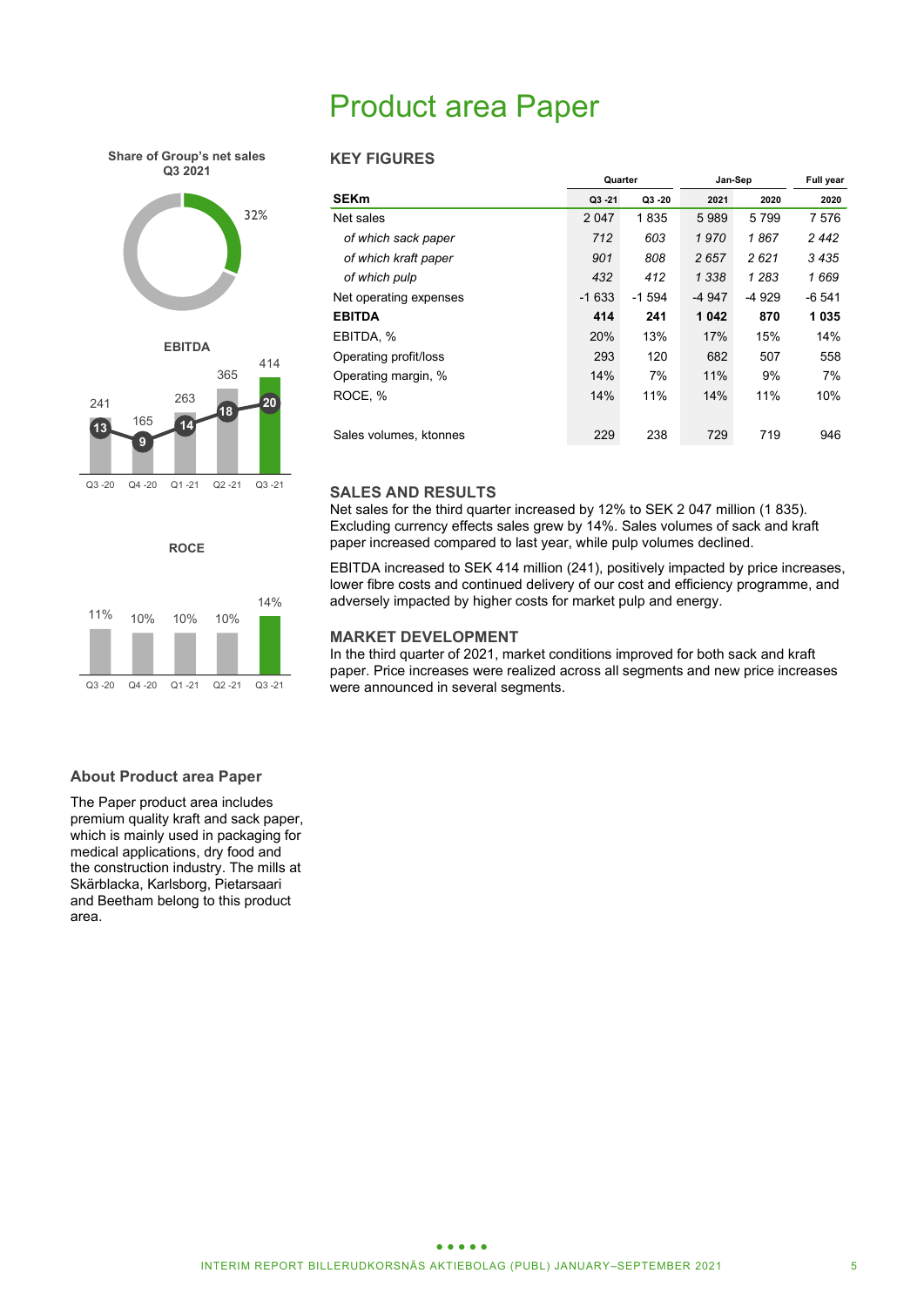# Solutions and Other

### **SALES AND RESULTS**

Net sales for the third quarter amounted to SEK 784 million (667). The sales growth was mainly due to wood sourcing operations, increased sales in Managed Packaging and movements in currency rates.

EBITDA amounted to SEK 25 million (63). The profit decline was mainly a result of costs associated with Group development projects and annual bonus related adjustments.

### **KEY FIGURES (INCLUDING CURRENCY HEDGING ETC)**

|                            | Quarter   |           | Jan-Sep | <b>Full year</b> |         |
|----------------------------|-----------|-----------|---------|------------------|---------|
| <b>SEKm</b>                | $Q3 - 21$ | $Q3 - 20$ | 2021    | 2020             | 2020    |
| Net sales                  | 784       | 667       | 2 4 3 9 | 2052             | 2 7 0 8 |
| of which Managed Packaging | 200       | 169       | 533     | 467              | 635     |
| Net operating expenses     | $-759$    | $-604$    | $-2417$ | $-2225$          | $-2886$ |
| <b>EBITDA</b>              | 25        | 63        | 22      | -173             | $-178$  |
| Operating profit           | -8        | 33        | $-76$   | $-263$           | $-300$  |

# January – September, consolidated

### **SALES AND RESULTS**

Net sales for the first nine months increased by 8% to SEK 19 518 million (18 081). Net sales increased in both Product area Board and Product area Paper.

Adjusted EBITDA improved by 41% to SEK 3 003 million (2 135), mainly due to improved sales mix, higher volumes and increased prices. The comparison with the first nine months of 2020 is affected by the changed maintenance shutdown schedule.

No items affecting comparability impacted the result for January–September 2021 (-64).

# Cash flow and financial position

### **SUMMARISED CASH FLOW STATEMENT**

|                                                    | Quarter   |       | Jan-Sep |        |  |  |
|----------------------------------------------------|-----------|-------|---------|--------|--|--|
| <b>SEKm</b>                                        | $Q3 - 21$ | Q3 20 | 2021    | 2020   |  |  |
| Operating surplus, etc.                            | 1 0 4 9   | 506   | 2 7 4 7 | 1760   |  |  |
| Change in working capital, etc.                    | 69        | 126   | 148     | $-570$ |  |  |
| Net financial items, taxes, etc.                   | $-46$     | 55    | $-157$  | $-111$ |  |  |
| Cash flow from operating activities                | 1072      | 687   | 2 7 3 8 | 1079   |  |  |
|                                                    |           |       |         |        |  |  |
| Operative investments                              | $-403$    | -267  | $-1054$ | -941   |  |  |
| Operating cash flow after operative<br>investments | 669       | 420   | 1684    | 138    |  |  |

Operating cash flow after operative investments amounted to SEK 669 million (420) for the third quarter and to SEK 1 684 million (138) for the first nine months of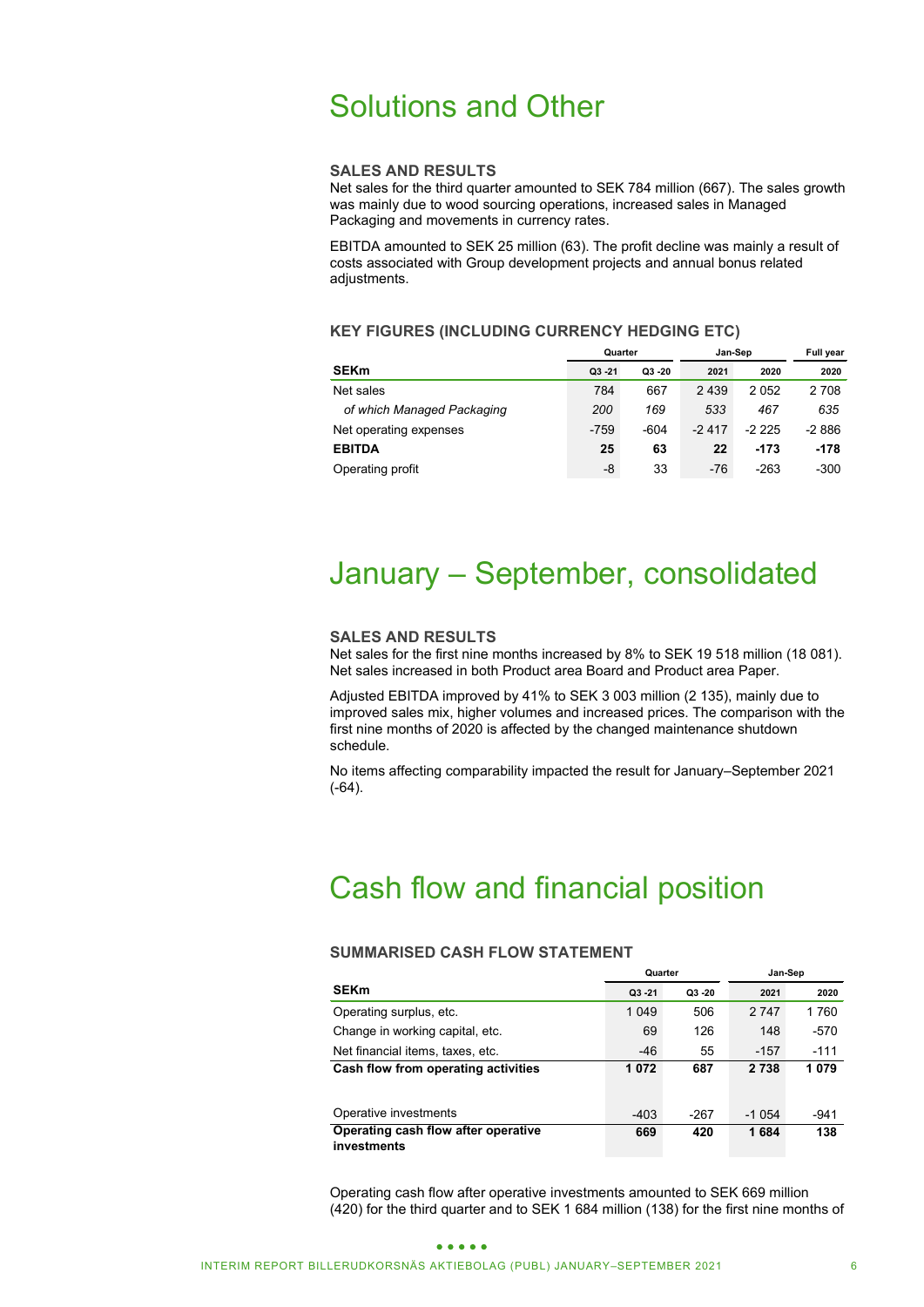2021. The improved cash flow was mainly due to improved operating surplus. The increase in investments is due to the start of the investment in the new Frövi recovery boiler.

Operating cash flow after operative investments include all gross investments in property, plant and equipment, and intangible assets.

### **FINANCING**

On 30 September 2021, interest-bearing debt amounted to SEK 6 444 million (7 356). Interest-bearing debt decreased with SEK 41 million during the third quarter as a result of amortisation of term loan.

**Debt portfolio and maturity profile on 30 September 2021**

|                               |             | <b>Maturity, years</b> |       |         | Total    |
|-------------------------------|-------------|------------------------|-------|---------|----------|
| Loan                          | Limit, SEKm | $0 - 1$                | $1-2$ | $2 -$   | utilised |
| Syndicated credit facilities  | 5 5 0 0     |                        |       |         |          |
| Term loans                    |             | 91                     | 91    | 1 1 6 2 | 1 344    |
| Bond loans within MTN program | 7 000       | 1700                   | 1800  |         | 3 500    |
| Other bond loans              |             |                        |       | 1 600   | 1 600    |
| Commercial paper              | 4 0 0 0     |                        |       |         |          |
| Group total                   |             | 1791                   | 1891  | 2762    | 6 444    |



 $\frac{2.0}{1.8}$  1.8 1.7

1.3

2.3

The interest-bearing net debt on 30 September 2021 amounted to SEK 4 662 million (6 305).

The net interest-bearing debt in relation to EBITDA at the end of the period was 1.3 (2.4). The ratio of net interest-bearing debt to adjusted EBITDA was also 1.3 (2.3).

### **INVESTMENTS AND CAPITAL EMPLOYED**

Operative investments in property, plant, equipment, and intangible assets amounted to SEK 1 054 million (941) for the first nine months of 2021.

An investment in a new recovery boiler at the Frövi mill has been initiated in 2021. The new boiler will improve environmental performance and provide opportunities for enhanced efficiency and is planned to be in operation by the end of 2023. The investment is estimated to total SEK 2.6 billion. For 2021 the capital expenditure is estimated to SEK 400 million.

Capital employed on 30 September 2021 amounted to SEK 24 376 million (25 282). Return on capital employed (ROCE) for the last twelve months amounted to 7% (3), and 7% (3) if adjusted operating profit was used in the calculation.

Return on equity was 7% (4) for the last twelve-months period.



**Adjusted return on capital employed Target level >13%**

Q3 2020 Q4 2020 Q1 2021 Q2 2021 Q3 2021

## The coronavirus pandemic

BillerudKorsnäs has since the outbreak of the coronavirus pandemic run its operations without any major disruptions. Precautionary measures to safeguard the health of individuals, secure deliveries, support customers and develop contingency plans with regards to critical resources have been taken and will be continued until further notice.

The financial effects of the coronavirus pandemic in the first nine months of 2021 were limited. Some outbound logistical challenges have been faced, but they have been overcome in a satisfactory way. There have been no increases of credit losses.

Additional costs for the maintenance shutdown at Gruvön in April 2021 related to coronavirus pandemic precautions, were around SEK 10 million. The annual maintenance shutdown at Skärblacka was in the first quarter postponed from the second quarter to the fourth quarter of 2021 due to the pandemic.

Read more about risks and uncertainties on page 10.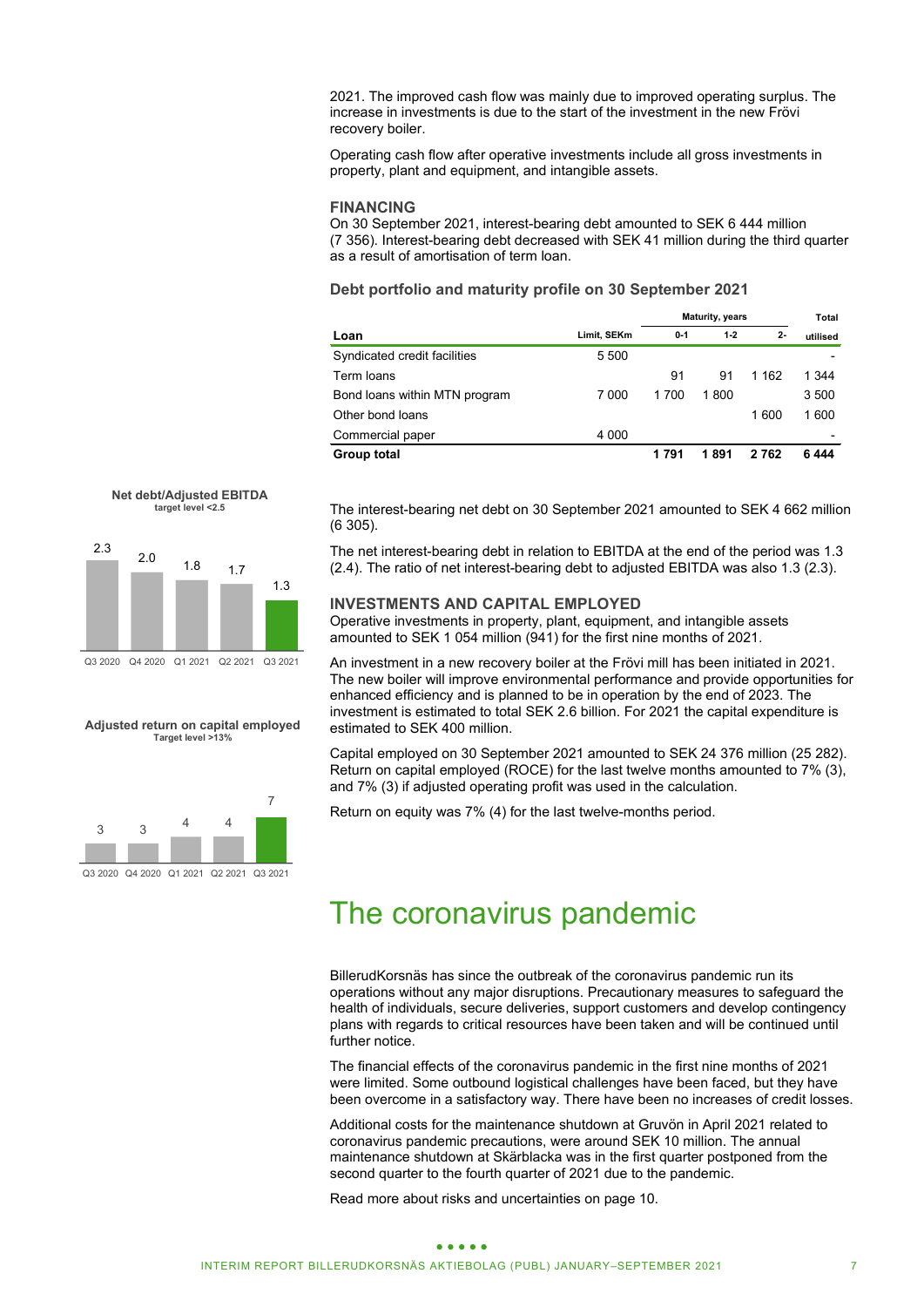# Cost and efficiency programme

BillerudKorsnäs introduced a cost and efficiency programme in 2019 with measures including employee reductions, purchasing savings and efficiency improvements throughout the business. The target of the cost and efficiency programme is structural savings of SEK 650 million effective during 2022. Accumulated, the programme has delivered approximately SEK 545 million of savings. The estimated accumulated delivery by the end of 2021 is SEK 620 million.

# Currency hedging

Currency hedging had a net sales impact of SEK 12 million (59) in the third quarter of 2021 and SEK 148 million (-3) for the first nine months of 2021 compared with no currency hedging.

Outstanding forward exchange contracts on 30 September 2021 had a market value of SEK -27 million, SEK 5 million of which is the portion of the contracts matched by trade receivables that affected earnings in the third quarter. Accordingly, other contracts had a market value of SEK -32 million.

### **Hedged portion of forecast currency flows for EUR, USD and GBP and exchange rates against SEK (30 September 2021)**

|                       |       |       |       |                          |       | Total 15 |
|-----------------------|-------|-------|-------|--------------------------|-------|----------|
| Currency              | Q4-21 | Q1-22 | Q2-22 | Q3-22                    | Q4-22 | months   |
| EUR Share of net flow | 78%   | 81%   | 77%   | 79%                      |       | 63%      |
| Rate                  | 10.38 | 10.22 | 10.17 | 10.23                    | -     | 10.26    |
| USD Share of net flow | 65%   | 66%   | 65%   | 63%                      | -     | 52%      |
| Rate                  | 8.60  | 8.52  | 8.41  | 8.65                     | -     | 8.55     |
| GBP Share of net flow | 36%   |       |       | $\overline{\phantom{0}}$ |       | 7%       |
| Rate                  | 11.90 |       |       | $\overline{\phantom{0}}$ | -     | 11.90    |
| Market value of       | 5     | -10   | -17   | -5                       | -     | $-27$    |
| currency contracts*   |       |       |       |                          |       |          |

\*On 30 September 2021.

# Taxes

The tax cost for the first nine months of 2021 amounted to SEK 311 million (71), equal to approximately 21% (14) of profit before tax. The low tax rate in 2020 was mainly due to revaluation of deferred tax receivables related to losses carry forward in Finland.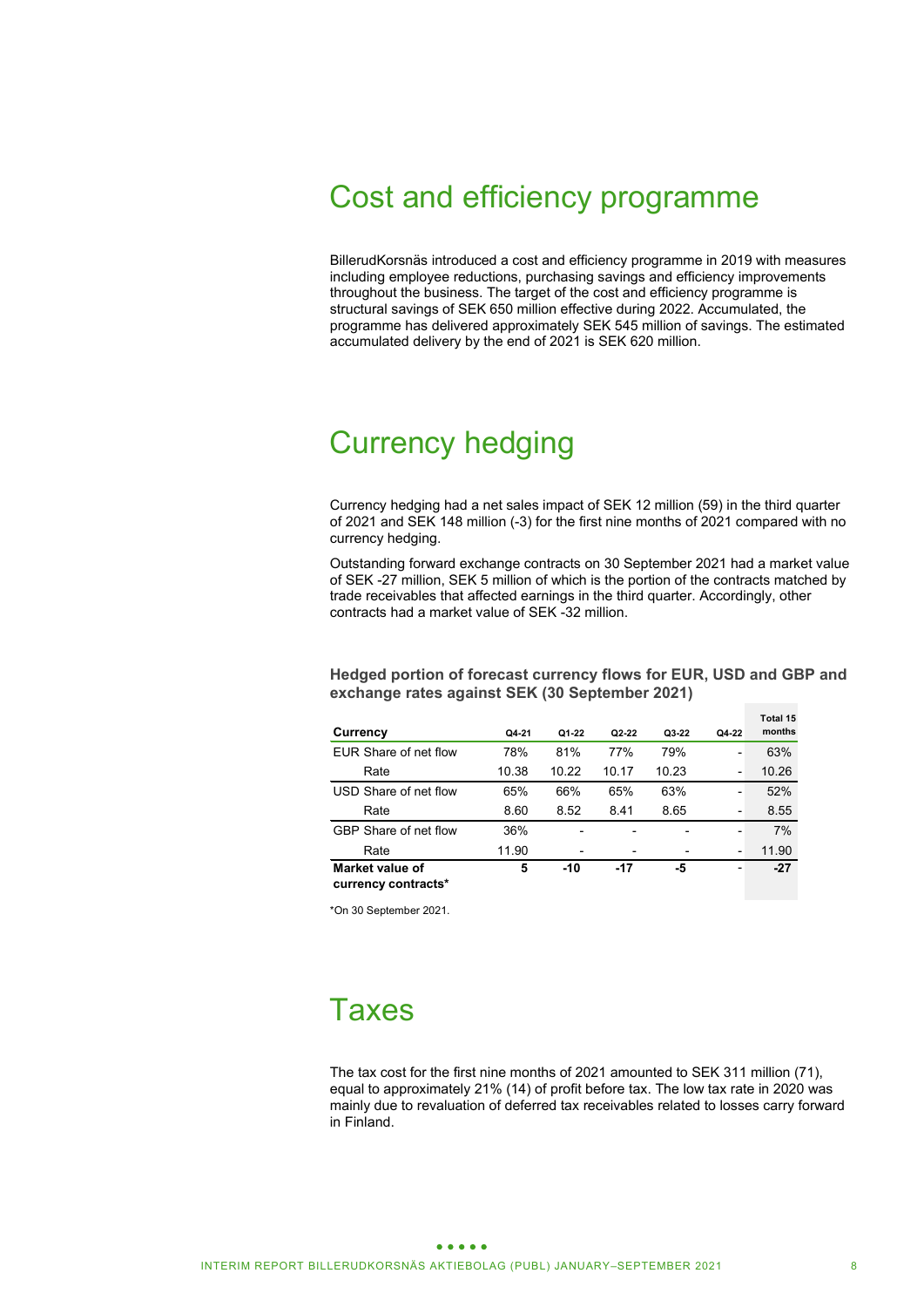# Parent company

The parent company BillerudKorsnäs AB includes head office and support functions.

Operating profit/loss for the first nine months of 2021 was SEK 161 million (-73). The operating result includes the effects of hedging contracts and revaluations of trade receivables.

The parent company hedges both its own and the Group's net currency flows. The parent company's result includes the results of these hedging measures. These effects were SEK 148 million (-3) for the first nine months of 2021.

The average number of employees on 30 September 2021 was 140 (136).

Cash and bank balances, and short-term investments amounted to SEK 2 620 million (1 909).

# **Sustainability**

### **Sustainability KPIs, rolling 12 months (R12M)**

|                                      | $Q3 - 21$ | Q2 -21 | 2021 target |
|--------------------------------------|-----------|--------|-------------|
| Energy consumption 1                 | 5.15      | 5.22   |             |
| Emissions of fossil CO2 <sup>2</sup> | 30.8      | 31.3   | 29          |

<sup>1</sup> Defined as preliminary energy consumption (MWh/tonne product).

² Defined as preliminary emissions of fossil CO2 in the manufacturing process (kg/tonne product).

BillerudKorsnäs is working towards a vision of fossil-free production and achieving science-based targets for 2030 and 2050. We have developed a plan to achieve our science-based targets by 2030, systematically making all mills fossil free over the period. This work is mainly aimed at phasing out fossil fuels from production, along with investments in energy efficiency and reducing indirect emissions.

Preliminary fossil CO2-emissions in production amounted to 30.8 kg CO2e/tonnes in the last twelve months, negatively impacted by production disturbances during 2021. Preliminary energy consumption was 5.15 MWh/tonne in the same period.

# Holding of treasury shares

During the second quarter, BillerudKorsnäs transferred 38 875 shares under the long-term incentive program resolved by the 2018 Annual General Meeting. The amount of treasury shares was 1 387 922 on 31 March, and at the end of June, the holding of treasury shares was 1 349 047. During the third quarter, the holding of own shares was unchanged. On 30 September 2021, the number of own shares amounted to 1 349 047, which corresponds to approximately 0.65% of the total amount of shares. The total amount of shares in BillerudKorsnäs was 208 219 834 and the number of shares on the market was 206 870 787.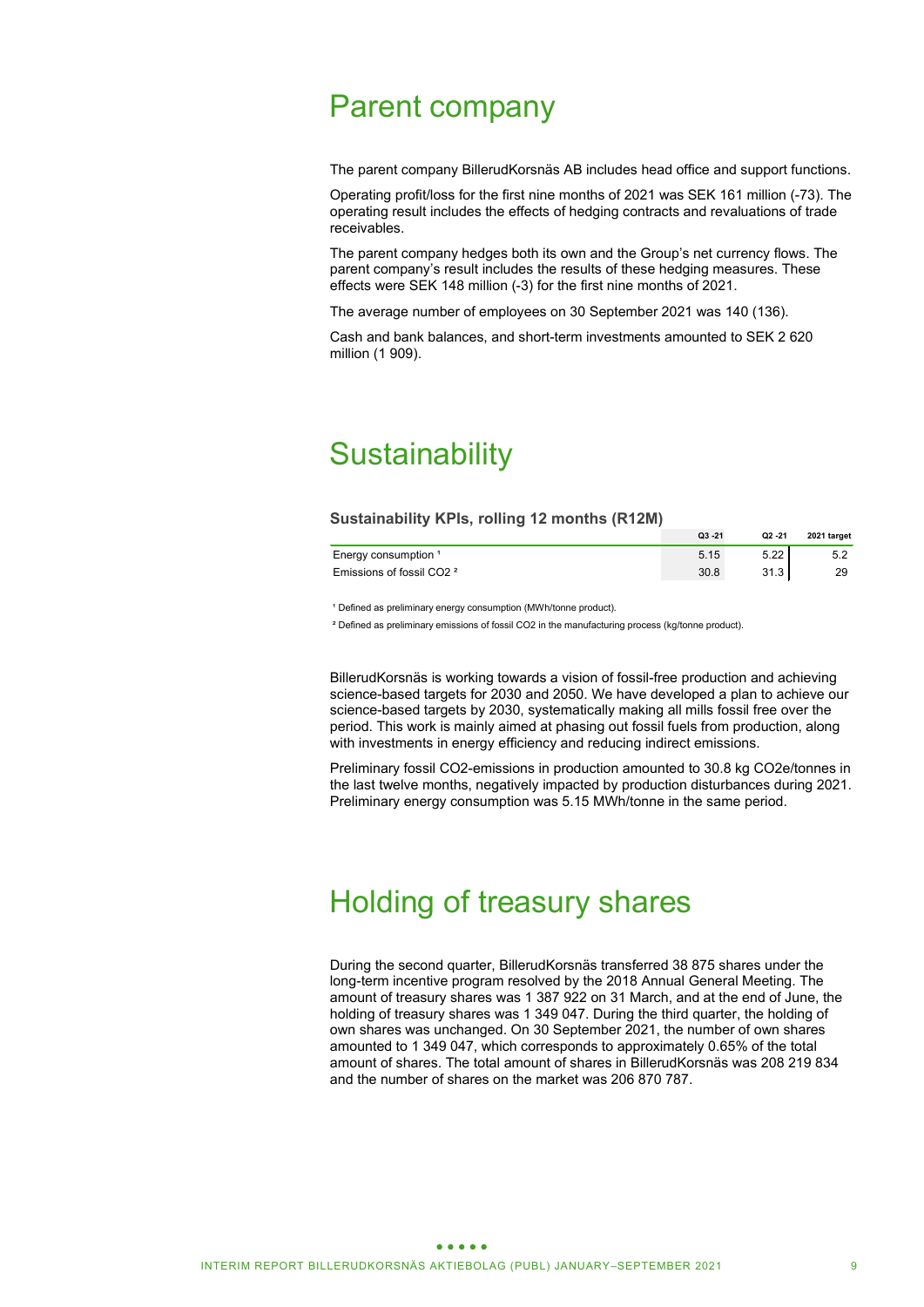# Annual General Meeting

The Annual General Meeting will be held in Stockholm on 10 May 2022.

Shareholders wishing to have matters considered at the Annual General Meeting should submit their proposals in writing to BillerudKorsnäs AB (publ), Att: Andreas Mattsson, General Counsel, Box 703, SE-169 27 Solna, Sweden, at least seven weeks before the Annual General Meeting, to ensure the matter can be included in the convening notice for the Meeting. Notified matters can be included in the agenda of the Annual General Meeting only if they are suitable for decision by the Meeting and if notification is provided in due time.

Further details on how and when to provide notification of participation at the Annual General Meeting will be published in advance of the Meeting.

# Nomination committee

In accordance with the resolution by the Annual General Meeting of BillerudKorsnäs, the Chairman of the Board of Directors has convened a nomination committee for the Annual General Meeting 2022, appointed by the major shareholders.

The nomination committee consists of Michael M.F. Kaufmann, appointed by Frapag Beteiligungsholding AG, Tomas Flodén, appointed by AMF Insurance & Funds, Lennart Francke, appointed by Swedbank Robur Funds and Thomas Wuolikainen, appointed by Fourth Swedish National Pension Fund.

Shareholders wishing to make proposals to the nomination committee should submit their proposal in writing via e-mail to valberedningen@billerudkorsnas.com or by mail to BillerudKorsnäs AB (publ), Att: Valberedningen, Box 703, 169 27 Solna, Sweden.

# Risks and uncertainties

BillerudKorsnäs' products are generally dependent on the business cycle, in terms of both price development and potential sales volumes. The Group is exposed to currency fluctuations, since most revenues are invoiced in foreign currency, while a large part of operating expenses is in SEK. A more detailed description of risks and a sensitivity analysis, with estimated profit impact of changed sales volumes and price changes affecting operating costs, is provided on pages 63-69 in the 2020 Annual and Sustainability Report.

Direct risks of the coronavirus pandemic for BillerudKorsnäs are related to supply chain disruptions, and to local outbreaks near our production sites, which can lead to production issues or that it becomes impossible to perform necessary repair and maintenance work. Indirect risks of the coronavirus pandemic are related to lower demand for the company's products and services. BillerudKorsnäs monitors the development of the coronavirus pandemic closely and takes measures to follow the authorities' recommendations. Contingency plans have been created and are regularly being updated.

In the EU countries, the EU Directive on Single Use Plastic will result in a changed regulatory landscape for packaging. There are also EU policy initiatives that may affect forestry in the member states. Changes in legislation and its implications for BillerudKorsnäs are monitored closely.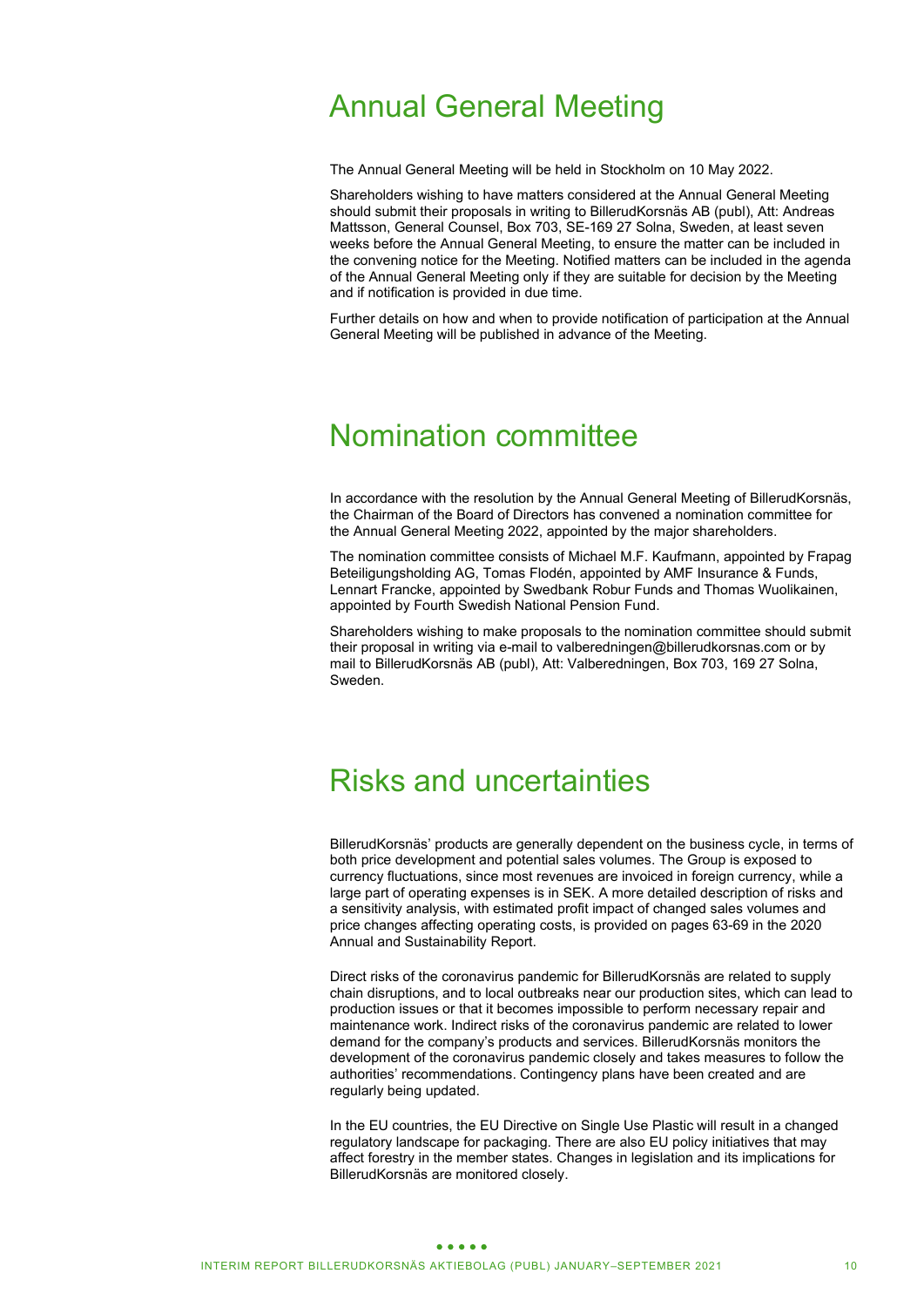# Related-party transactions

No transactions took place between BillerudKorsnäs and related parties that significantly affected the Group's position and earnings.

# Financial calendar

Q4 2021 report – 28 January 2022 Q1 2022 report – 26 April 2022 Annual General Meeting – 10 May 2022 Q2 2022 report – 20 July 2022 Q3 2022 report – 25 October 2022

Solna, 22 October 2021

BillerudKorsnäs AB (publ)

Christoph Michalski *President and CEO* 

This information constituted inside information prior to publication. This is information that BillerudKorsnäs AB (publ) is obliged to make public pursuant to the EU Market Abuse Regulation. This report has been prepared in both a Swedish and an English version.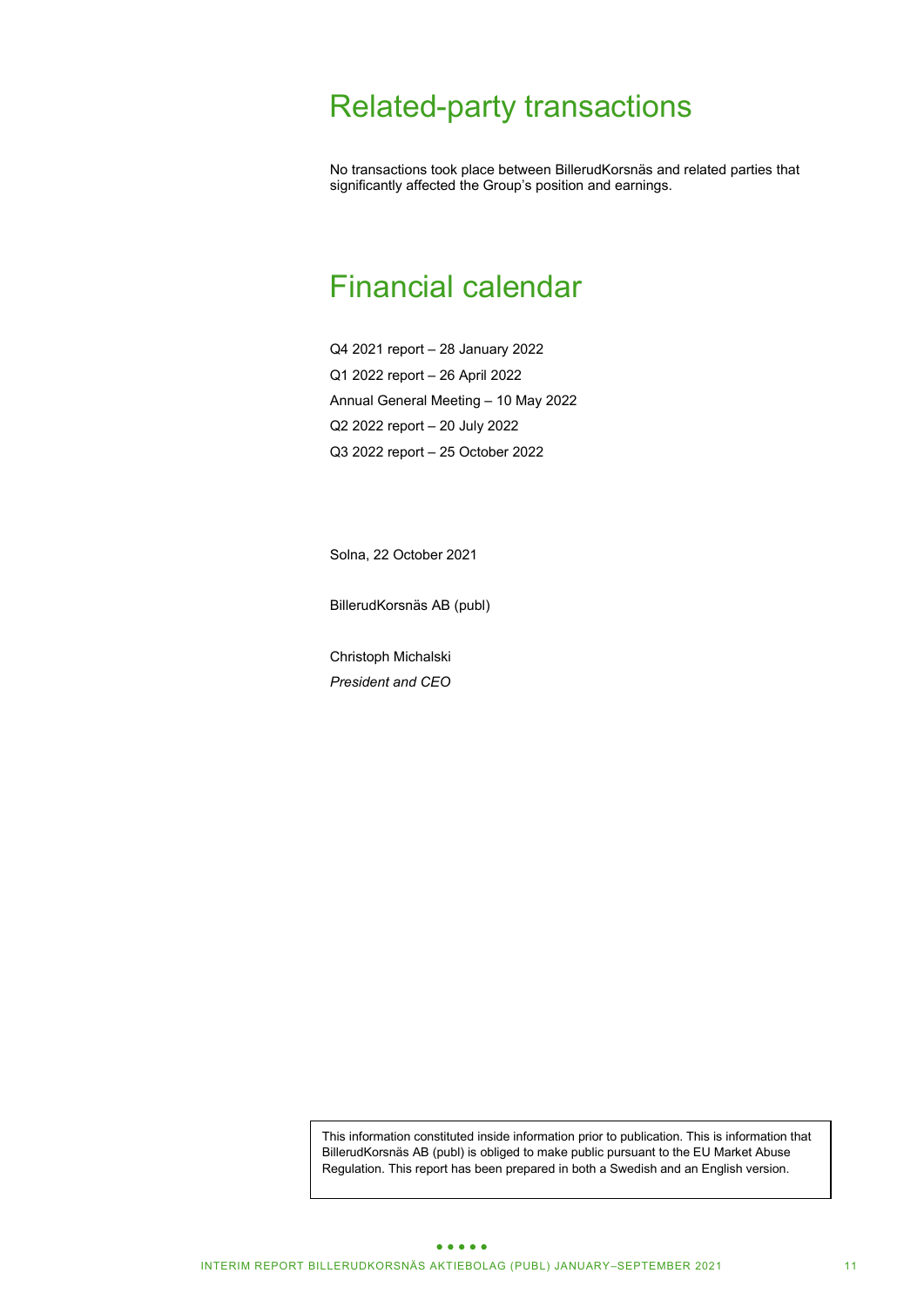# Review report

*Translation of the Swedish original* 

### To the Board of Directors of BillerudKorsnäs AB (publ)

Corp. id. 556025-5001

### Introduction

We have reviewed the condensed interim financial information (interim report) of BillerudKorsnäs AB (publ) as of 30 September 2021 and the nine-month period then ended. The Board of Directors and the Managing Director are responsible for the preparation and presentation of this interim report in accordance with IAS 34 and the Annual Accounts Act. Our responsibility is to express a conclusion on this interim report based on our review.

### Scope of review

We conducted our review in accordance with International Standard on Review Engagements ISRE 2410 *Review of Interim Financial Information Performed by the Independent Auditor of the Entity*. A review of interim financial information consists of making inquiries, primarily of persons responsible for financial and accounting matters, and applying analytical and other review procedures. A review is substantially less in scope than an audit conducted in accordance with International Standards on Auditing and other generally accepted auditing practices and consequently does not enable us to obtain assurance that we would become aware of all significant matters that might be identified in an audit. Accordingly, we do not express an audit opinion.

### **Conclusion**

Based on our review, nothing has come to our attention that causes us to believe that the interim report is not prepared, in all material respects, for the Group in accordance with IAS 34 and the Annual Accounts Act, and for the Parent Company in accordance with the Annual Accounts Act.

Stockholm 22 October 2021

KPMG AB

Ingrid Hornberg Román Authorized Public Accountant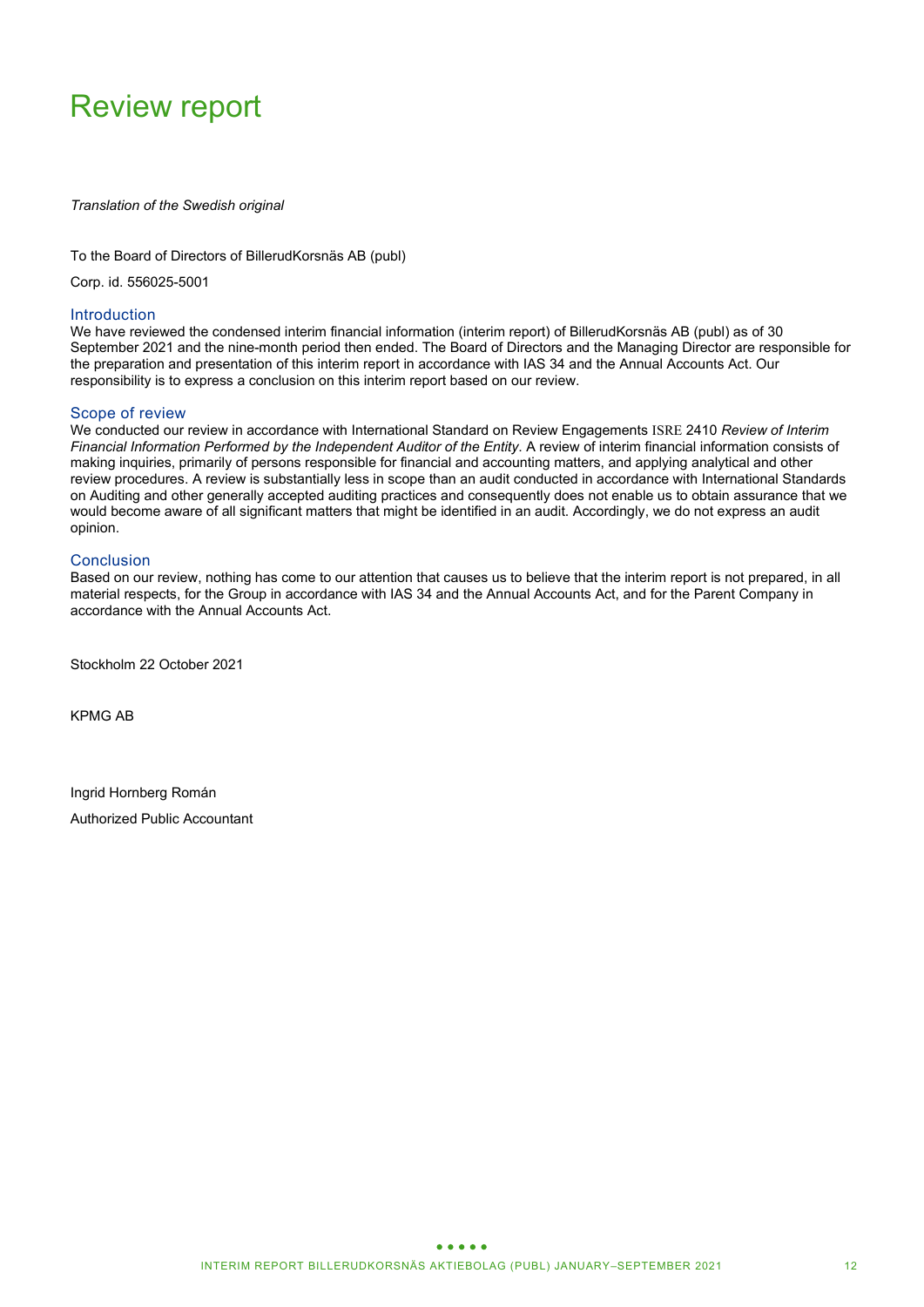# **Group**

### **SUMMARISED INCOME STATEMENT**

|                                                         |           | Quarter                  | Jan-Sep |         | Full year |  |
|---------------------------------------------------------|-----------|--------------------------|---------|---------|-----------|--|
| <b>SEKm</b>                                             | $Q3 - 21$ | Q3 -20                   | 2021    | 2020    | 2020      |  |
| Net sales                                               | 6494      | 5561                     | 19518   | 18 081  | 23 8 84   |  |
| Other income                                            | 22        | 49                       | 139     | 154     | 199       |  |
| Change in inventories                                   | 23        | $-112$                   | $-183$  | $-165$  | $-76$     |  |
| Raw materials and consumables                           | $-3180$   | $-2888$                  | $-9555$ | $-9579$ | $-12637$  |  |
| Other external costs                                    | $-1335$   | $-1.304$                 | $-3955$ | $-3869$ | $-5293$   |  |
| Employee benefits expense                               | $-907$    | $-741$                   | $-2959$ | $-2700$ | $-3586$   |  |
| Depreciation and impairment of non-current assets       | $-478$    | $-484$                   | $-1432$ | $-1460$ | $-1938$   |  |
| Change in value of biological assets                    |           | $\overline{\phantom{0}}$ |         | 132     | 132       |  |
| Profit/Loss from participations in associated companies |           | 5                        | $-2$    | 17      | 89        |  |
| <b>Operating profit/loss</b>                            | 639       | 86                       | 1571    | 611     | 774       |  |
| Financial income and expenses                           | $-31$     | $-36$                    | $-95$   | $-106$  | $-95$     |  |
| Profit/Loss before tax                                  | 608       | 50                       | 1476    | 505     | 679       |  |
| Taxes                                                   | $-131$    | 2                        | $-311$  | $-71$   | $-3$      |  |
| Profit/Loss from continuing operations                  | 477       | 52                       | 1 1 6 5 | 434     | 676       |  |
| <b>Discontinued operations</b>                          |           |                          |         |         |           |  |
| Profit/loss from discontinued operations, net of tax    |           |                          |         | $-16$   | $-16$     |  |
| Profit/loss for the period                              | 477       | 52                       | 1 1 6 5 | 418     | 660       |  |
| Profit/Loss attributable to:                            |           |                          |         |         |           |  |
| Owners of the parent company                            | 477       | 52                       | 1 1 6 5 | 418     | 660       |  |
| Non-controlling interests                               |           |                          |         |         |           |  |
| Net profit/loss for the period                          | 477       | 52                       | 1 1 6 5 | 418     | 660       |  |
| Earnings per share, SEK                                 | 2.31      | 0.25                     | 5.63    | 2.02    | 3.19      |  |
| Diluted earnings per share, SEK                         | 2.30      | 0.25                     | 5.62    | 2.02    | 3.19      |  |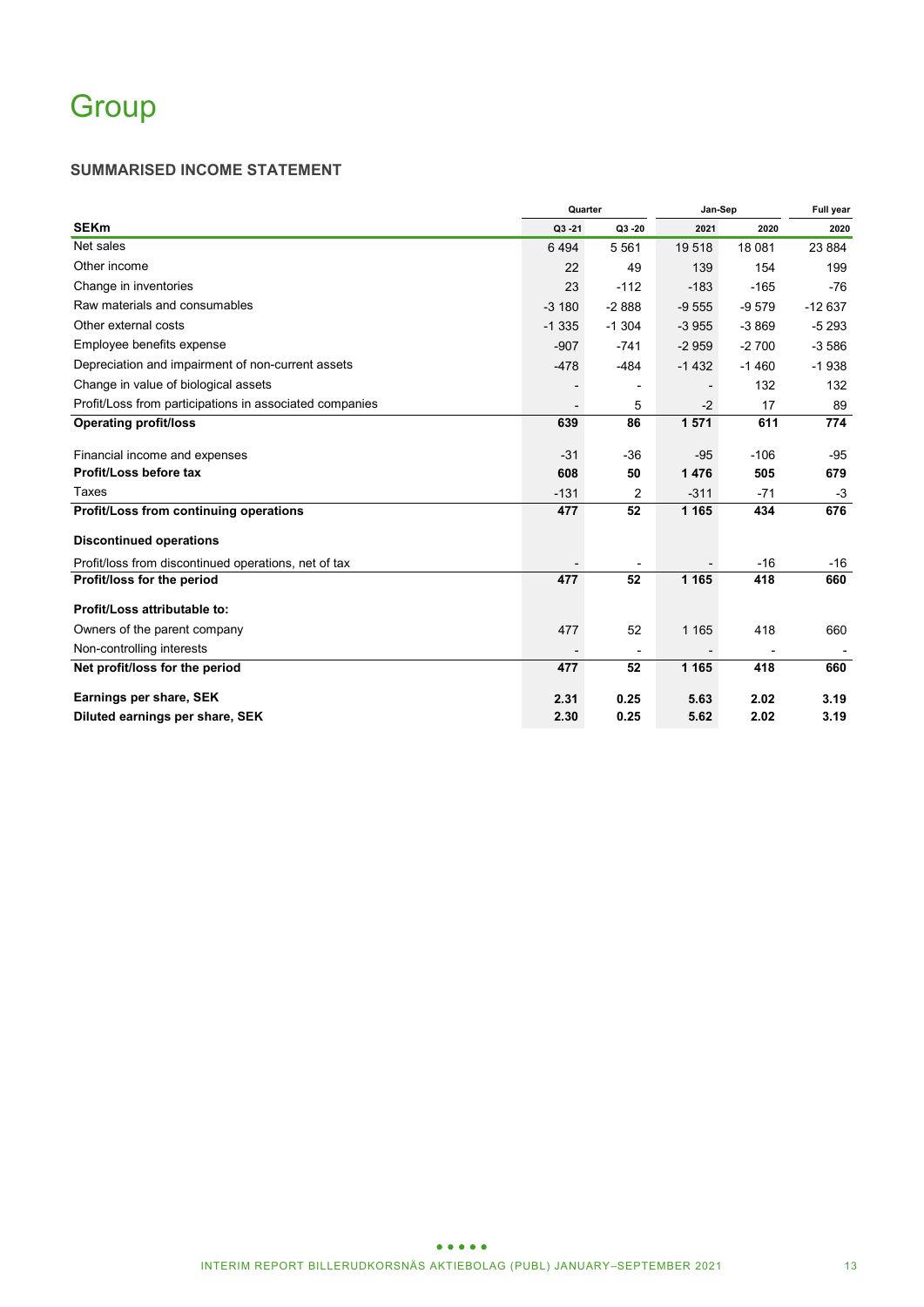### **SUMMARISED STATEMENT OF COMPREHENSIVE INCOME**

|                                                                                 |                          | Quarter                      | Jan-Sep |                | <b>Full year</b> |  |
|---------------------------------------------------------------------------------|--------------------------|------------------------------|---------|----------------|------------------|--|
| <b>SEKm</b>                                                                     | $Q3 - 21$                | $Q3 - 20$                    | 2021    | 2020           | 2020             |  |
| Net profit/loss for the period                                                  | 477                      | 52                           | 1 1 6 5 | 418            | 660              |  |
| Other comprehensive income                                                      |                          |                              |         |                |                  |  |
| Items that will not be reclassified to profit or loss                           |                          |                              |         |                |                  |  |
| Revaluation of forest land                                                      |                          | $\qquad \qquad \blacksquare$ |         | 148            | 148              |  |
| Actuarial gains or losses on defined benefit pension plans                      |                          |                              |         |                | $-4$             |  |
| Change in fair value of shareholding in Other holdings                          |                          | $\overline{\phantom{0}}$     | $-2$    | $-21$          | $-28$            |  |
| Tax attributable to items not to be reclassified to profit or loss              | $\overline{\phantom{a}}$ | $\overline{\phantom{0}}$     |         | $-30$          | $-30$            |  |
| Total items never reclassified to profit or loss                                | ٠                        | ۰                            | $-2$    | 97             | 86               |  |
|                                                                                 |                          |                              |         |                |                  |  |
| Items that have been or may be reclassified subsequently to profit or loss      |                          |                              |         |                |                  |  |
| Differences arising from the translation of foreign operations' accounts        | 11                       | 5                            | 32      | $\overline{2}$ | -63              |  |
| Change in fair value of cash flow hedges                                        | 129                      | 49                           | 140     | $-150$         | 40               |  |
| Tax attributable to items that have been or may be reclassified subsequently to |                          |                              |         |                |                  |  |
| profit or loss                                                                  | $-27$                    | $-10$                        | $-29$   | 32             | -8               |  |
| Total items that have been or may be reclassified subsequently to profit or     |                          |                              |         |                |                  |  |
| loss                                                                            | 113                      | 44                           | 143     | $-116$         | -31              |  |
| Total comprehensive income for the period                                       | 590                      | 96                           | 1 306   | 399            | 715              |  |
| Attributable to:                                                                |                          |                              |         |                |                  |  |
| Owners of the parent company                                                    | 590                      | 96                           | 1 3 0 6 | 399            | 715              |  |
| Non-controlling interests                                                       |                          | ٠                            |         |                |                  |  |
| Total comprehensive income for the period                                       | 590                      | 96                           | 1 3 0 6 | 399            | 715              |  |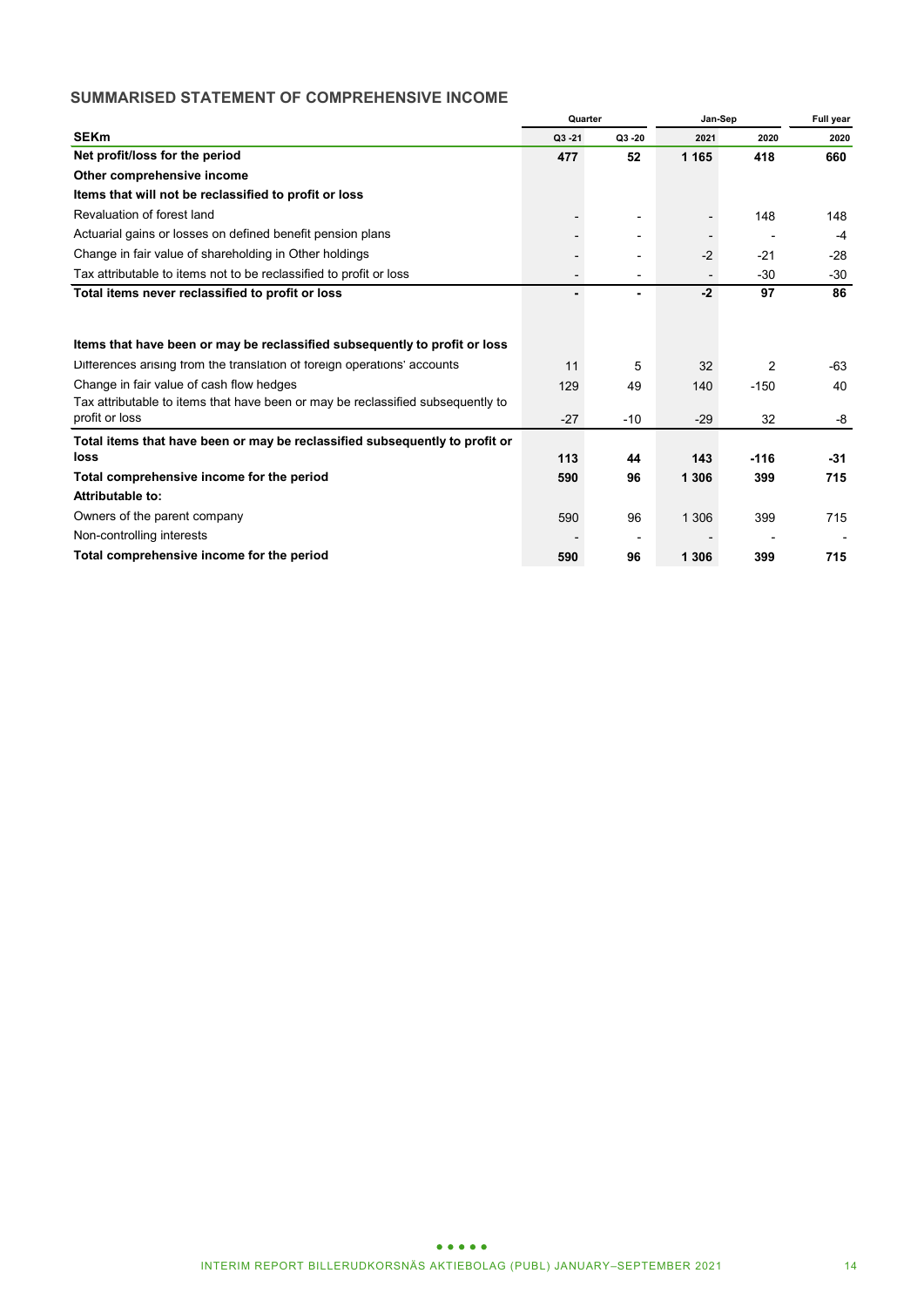### **SUMMARISED BALANCE SHEET**

|                                                              | 30 Sep  | 30 Sep  | 31 Dec  |
|--------------------------------------------------------------|---------|---------|---------|
| <b>SEKm</b>                                                  | 2021    | 2020    | 2020    |
| Intangible assets                                            | 1958    | 1974    | 1960    |
| Property, plant and equipment, including Right of use assets | 22739   | 23 132  | 22 988  |
| Other non-current assets                                     | 1 3 8 2 | 1 2 0 3 | 1 2 7 9 |
| <b>Total non-current assets</b>                              | 26 079  | 26 309  | 26 227  |
| Inventories                                                  | 3419    | 3625    | 3629    |
| Accounts receivable                                          | 2918    | 2479    | 2 3 5 0 |
| Other current assets                                         | 1 3 9 2 | 1650    | 1 1 1 8 |
| Cash and cash equivalents                                    | 2887    | 2 144   | 3 0 3 6 |
| <b>Total current assets</b>                                  | 10 616  | 9898    | 10 133  |
| <b>Total assets</b>                                          | 36 695  | 36 207  | 36 360  |
| Equity attributable to owners of the parent company          | 19714   | 18978   | 19 294  |
| Non-controlling interests                                    |         |         |         |
| <b>Total equity</b>                                          | 19714   | 18978   | 19 294  |
| Interest-bearing liabilities                                 | 4841    | 6618    | 6 6 0 5 |
| Provisions for pensions                                      | 824     | 862     | 836     |
| Other liabilities and provisions                             | 93      | 206     | 146     |
| Deferred tax liabilities                                     | 3651    | 3599    | 3 6 0 9 |
| <b>Total non-current liabilities</b>                         | 9 4 0 9 | 11 285  | 11 196  |
| Interest-bearing liabilities                                 | 1899    | 987     | 984     |
| Accounts payables                                            | 3422    | 3 0 8 7 | 3 1 2 9 |
| Other liabilities and provisions                             | 2 2 5 1 | 1870    | 1757    |
| <b>Total current liabilities</b>                             | 7572    | 5944    | 5870    |
| <b>Total equity and liabilities</b>                          | 36 695  | 36 207  | 36 360  |

Beetham, which potentially can be divested, have total assets held for sale of SEK 290 million and total liabilities held for sale of SEK 151 million.

### **SUMMARISED STATEMENT OF CHANGES IN EQUITY**

|                                                         |         | Jan-Sep |         |  |
|---------------------------------------------------------|---------|---------|---------|--|
| <b>SEKm</b>                                             | 2021    | 2020    | 2020    |  |
| <b>Opening balance</b>                                  | 19 294  | 19 462  | 19 4 62 |  |
| Comprehensive income for the period                     | 1 3 0 6 | 399     | 715     |  |
| Share-based payment to be settled in equity instruments | 4       | 6       | 6       |  |
| Dividend to owners of the parent company                | $-890$  | -889    | -889    |  |
| <b>Closing balance</b>                                  | 19 714  | 18 978  | 19 294  |  |
| Equity attributable to:                                 |         |         |         |  |
| Owners of the parent company                            | 19 7 14 | 18 978  | 19 294  |  |
| Non-controlling interests                               |         |         |         |  |
| <b>Closing balance</b>                                  | 19 714  | 18 978  | 19 294  |  |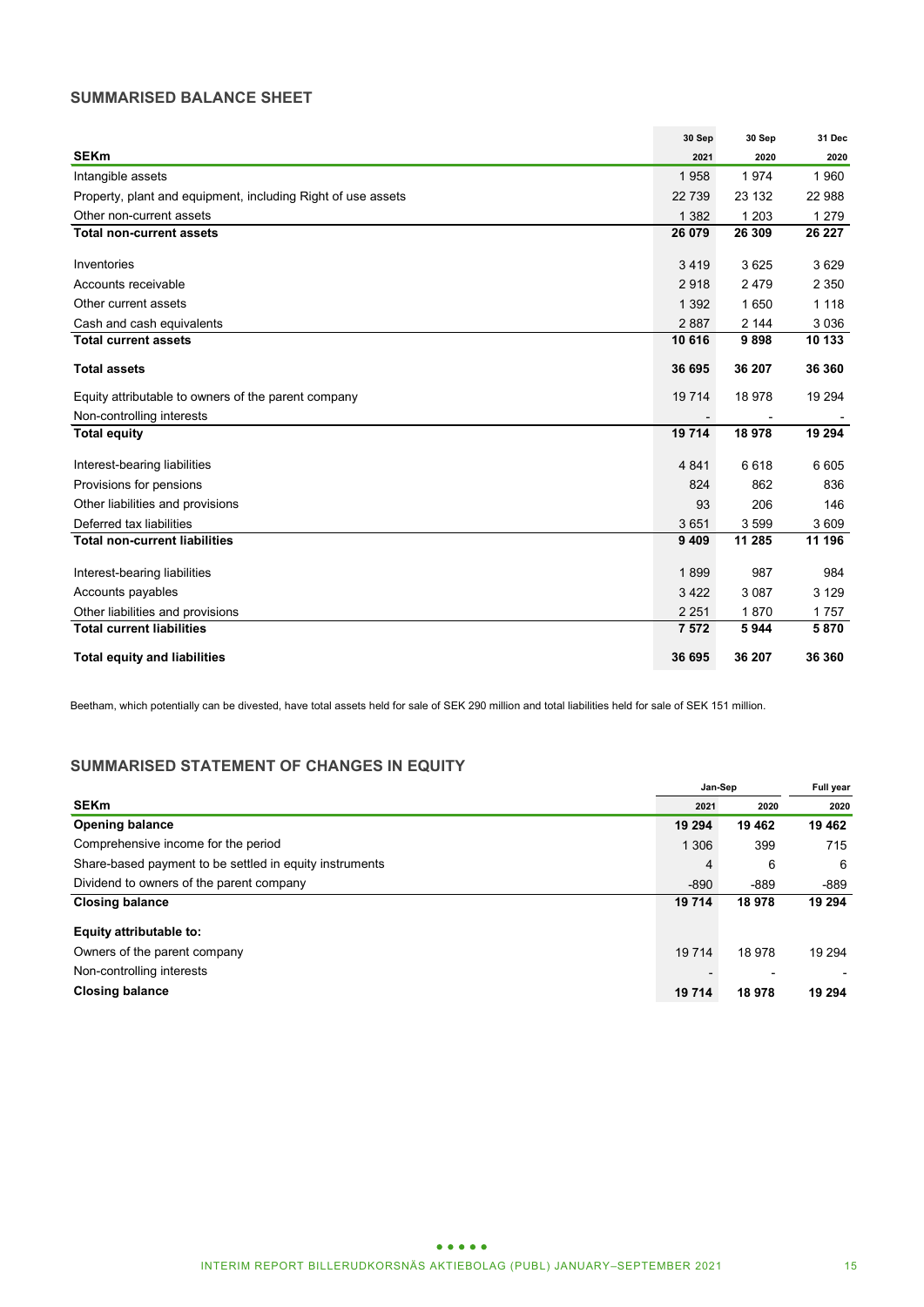### **SUMMARISED CASH FLOW STATEMENT**

|                                                                     |             | Quarter                  | Jan-Sep | Full year |         |
|---------------------------------------------------------------------|-------------|--------------------------|---------|-----------|---------|
| <b>SEKm</b>                                                         | Q3 - 21     | Q3 -20                   | 2021    | 2020      | 2020    |
| Operating surplus, etc. *                                           | 1 0 4 9     | 506                      | 2 747   | 1760      | 2 4 0 6 |
| Net financial items, taxes, etc.                                    | $-46$       | 55                       | $-157$  | $-111$    | $-22$   |
| Change in working capital, etc.                                     | 69          | 126                      | 148     | $-570$    | -53     |
| Cash flow from operating activities                                 | 1072        | 687                      | 2738    | 1079      | 2 3 3 1 |
| Investments in intangible assets, property, plant and equipment     | $-403$      | $-267$                   | $-1054$ | $-941$    | $-1250$ |
| Acquisition of financial assets / contribution associated companies |             | -                        | $-19$   | $-2$      | $-2$    |
| Disposal/repayment of financial assets/other holdings **            |             | $\overline{\phantom{a}}$ | 30      | 24        | 24      |
| Dividend from associated companies                                  |             | $\overline{\phantom{a}}$ | 10      | 4         | 4       |
| Disposal of property, plant and equipment                           | $\mathbf 1$ | 3                        |         | 3         | 3       |
| Cash flow from investing activities                                 | $-402$      | $-264$                   | $-1032$ | $-912$    | $-1221$ |
| Change in interest-bearing receivables                              | 3           | $-4$                     | 6       | $-4$      | -6      |
| Change in interest-bearing liabilities                              | $-80$       | $-72$                    | $-984$  | $-574$    | $-602$  |
| Dividend to owners of the parent company                            |             |                          | $-890$  | $-889$    | $-889$  |
| Cash flow from financing activities                                 | $-77$       | -76                      | $-1868$ | $-1467$   | -1497   |
| Total cash flow (=change in cash and cash equivalents)              | 593         | 347                      | $-162$  | $-1300$   | $-387$  |
| Cash and cash equivalents at start of period                        | 2 2 8 9     | 1799                     | 3036    | 3450      | 3450    |
| Translation differences in cash and cash equivalents                | 5           | $-2$                     | 13      | -6        | $-27$   |
| Cash and cash equivalents at the end of the period                  | 2887        | 2 144                    | 2887    | 2 144     | 3036    |

**\*\*** Includes the sale of BioBag of SEK 30 million in first half of 2021 and dividend from Bergvik Skog AB of SEK 24 million in 2020.

### **\*RECONCILIATION OF OPERATING SURPLUS**

|                                                              | Quarter                  |           | Jan-Sep | <b>Full year</b> |        |
|--------------------------------------------------------------|--------------------------|-----------|---------|------------------|--------|
| <b>SEKm</b>                                                  | $Q3 - 21$                | $Q3 - 20$ | 2021    | 2020             | 2020   |
| Operating profit                                             | 639                      | 86        | 1571    | 611              | 774    |
| Reversed depreciation                                        | 479                      | 484       | 1433    | 1460             | 938    |
| Earnings from associated companies                           | $\overline{\phantom{a}}$ | -5        | 2       | $-17$            | -89    |
| <b>Pension liabilities</b>                                   | -8                       | $-10$     | $-24$   | $-23$            | -48    |
| Other provisions                                             | 61                       | $-15$     | 10      | $-7$             | $-36$  |
| Net result from electricity certificates and emission rights | $-124$                   | $-35$     | $-249$  | $-136$           | -5     |
| Incentive programmes                                         | $\overline{2}$           | 3         | 4       | 6                | 6      |
| Scrapping of fixed assets                                    |                          | $-2$      |         | $-2$             | $-2$   |
| Revaluation of biological assets                             | $\overline{\phantom{0}}$ | ٠         |         | $-132$           | $-132$ |
| Operating surplus, etc.                                      | 1 0 4 9                  | 506       | 2 7 4 7 | 1760             | 2406   |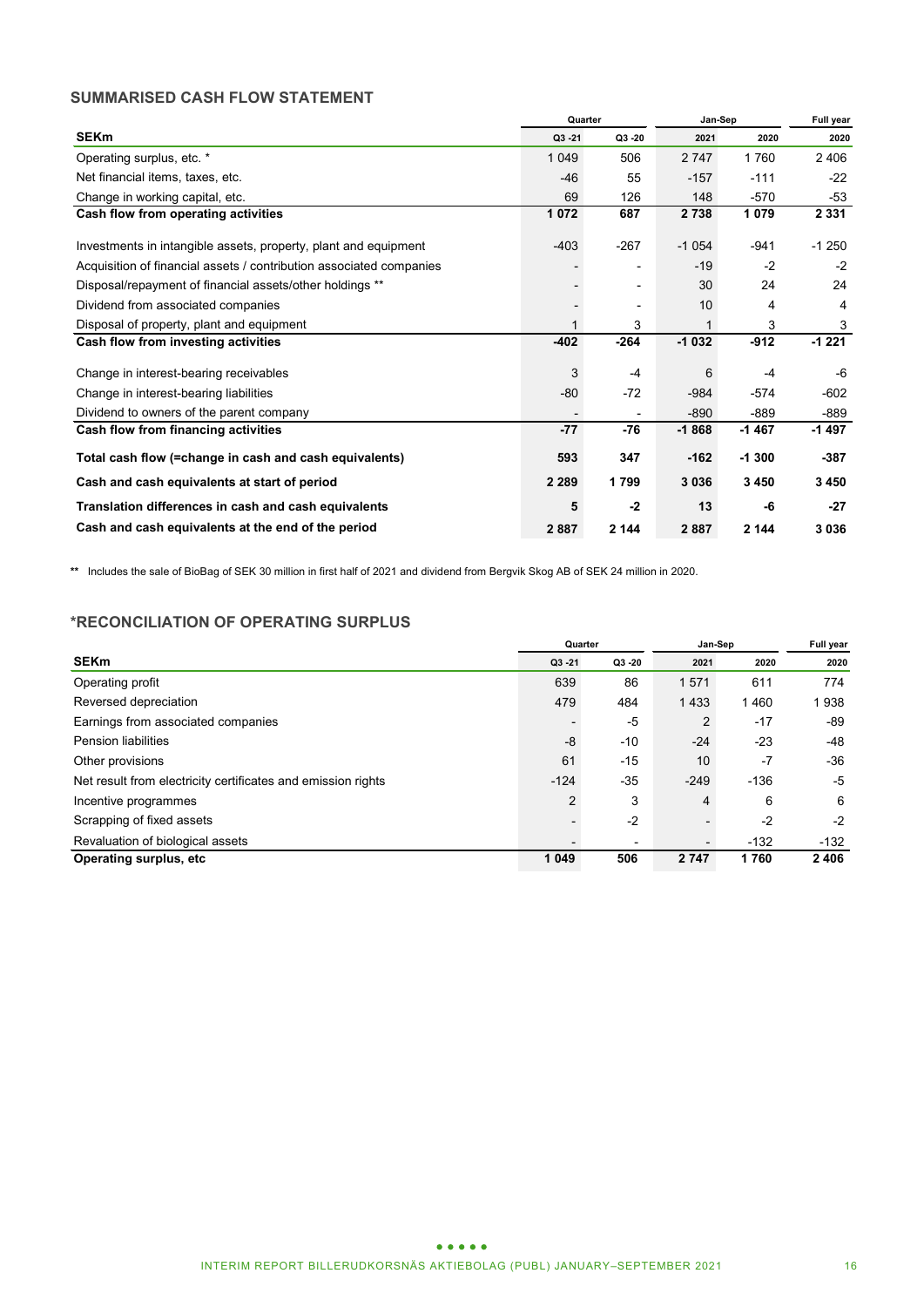### **NOTE 1 ACCOUNTING POLICIES**

The interim report for the Group is prepared in accordance with IAS 34 Interim Financial Reporting and the Swedish Annual Accounts Act. The accounting policies applied in this interim report are the same as those used in the most recent annual report for 2020, see pages 78-84 and page 129 for definitions of key figures. The interim report for the parent company is prepared in accordance with the Swedish Annual Accounts Act.

### **NOTE 2 FINANCIAL ASSETS AND LIABILITIES**

|                                          | <b>Fair value</b><br>through profit or<br>loss - hedge<br>accounting | <b>Amortised</b><br>cost | other compre-<br>hensive income | Fair value through Financial liabilities<br>measured at<br>amortised costs | Total<br>carrying<br>amount | Fair<br>value |
|------------------------------------------|----------------------------------------------------------------------|--------------------------|---------------------------------|----------------------------------------------------------------------------|-----------------------------|---------------|
| Valuation classification                 | Level 2                                                              |                          | Level 3                         |                                                                            |                             |               |
| Group 30 September 2021                  |                                                                      |                          |                                 |                                                                            |                             |               |
| Other shares and participations          |                                                                      |                          | 74                              |                                                                            | 74                          | 74            |
| Long-term receivables                    | 97                                                                   | 22                       | $\overline{\phantom{a}}$        | $\overline{\phantom{a}}$                                                   | 119                         | 119           |
| Accounts receivable                      |                                                                      | 2918                     |                                 |                                                                            | 2918                        | 2918          |
| Other receivables                        | 224                                                                  | 344                      |                                 |                                                                            | 568                         | 568           |
| Cash and cash equivalents                |                                                                      | 2887                     |                                 | $\overline{\phantom{0}}$                                                   | 2887                        | 2887          |
| Total                                    | 321                                                                  | 6 171                    | 74                              | ۰                                                                          | 6 5 6 6                     | 6 5 6 6       |
| Non-current interest-bearing liabilities |                                                                      |                          |                                 | 4 8 4 1                                                                    | 4 8 4 1                     | 4 8 6 5       |
| Current interest-bearing liabilities     |                                                                      |                          |                                 | 1899                                                                       | 1899                        | 1903          |
| Accounts payables                        |                                                                      |                          |                                 | 3422                                                                       | 3422                        | 3422          |
| Other liabilities                        | 40                                                                   | $\overline{\phantom{0}}$ |                                 | 265                                                                        | 305                         | 305           |
| Total                                    | 40                                                                   | ۰                        | ۰                               | 10 427                                                                     | 10 467                      | 10 495        |

|                                          | <b>Fair value</b><br>through profit or<br>loss - hedge<br>accounting | Amortised<br>cost        | other compre-<br>hensive income | Fair value through Financial liabilities<br>measured at<br>amortised costs | <b>Total</b><br>carrying<br>amount | Fair<br>value |
|------------------------------------------|----------------------------------------------------------------------|--------------------------|---------------------------------|----------------------------------------------------------------------------|------------------------------------|---------------|
| Valuation classification                 | Level 2                                                              |                          | Level 3                         |                                                                            |                                    |               |
| Group 31 December 2020                   |                                                                      |                          |                                 |                                                                            |                                    |               |
| Other shares and participations          |                                                                      |                          | 108                             | -                                                                          | 108                                | 108           |
| Long-term receivables                    |                                                                      | 26                       |                                 |                                                                            | 26                                 | 26            |
| Accounts receivable                      |                                                                      | 2 3 5 0                  |                                 |                                                                            | 2 3 5 0                            | 2 3 5 0       |
| Other receivables                        | 295                                                                  | 392                      |                                 |                                                                            | 687                                | 687           |
| Cash and cash equivalents                | $\overline{a}$                                                       | 3 0 3 6                  |                                 | -                                                                          | 3036                               | 3 0 3 6       |
| <b>Total</b>                             | 295                                                                  | 5804                     | 108                             | ۰                                                                          | 6 207                              | 6 20 7        |
| Non-current interest-bearing liabilities |                                                                      |                          |                                 | 6 6 0 5                                                                    | 6 6 0 5                            | 6 6 3 4       |
| Current interest-bearing liabilities     |                                                                      | $\overline{\phantom{0}}$ |                                 | 984                                                                        | 984                                | 984           |
| Accounts payables                        |                                                                      |                          |                                 | 3 1 2 9                                                                    | 3 1 2 9                            | 3 1 2 9       |
| Other liabilities                        | 96                                                                   | $\overline{\phantom{0}}$ |                                 | 238                                                                        | 334                                | 334           |
| <b>Total</b>                             | 96                                                                   | ۰                        |                                 | 10 956                                                                     | 11 052                             | 11 081        |

### **NOTE 3 OTHER DISCLOSURES**

Other disclosures in accordance with IAS 34.16A can be found on the pages prior to the income statement and the statement of comprehensive income. Information regarding product areas/segments can be found on pages 4-6, information regarding financing on page 7, seasonal effects on page 21 and events after the end of the quarter on page 3.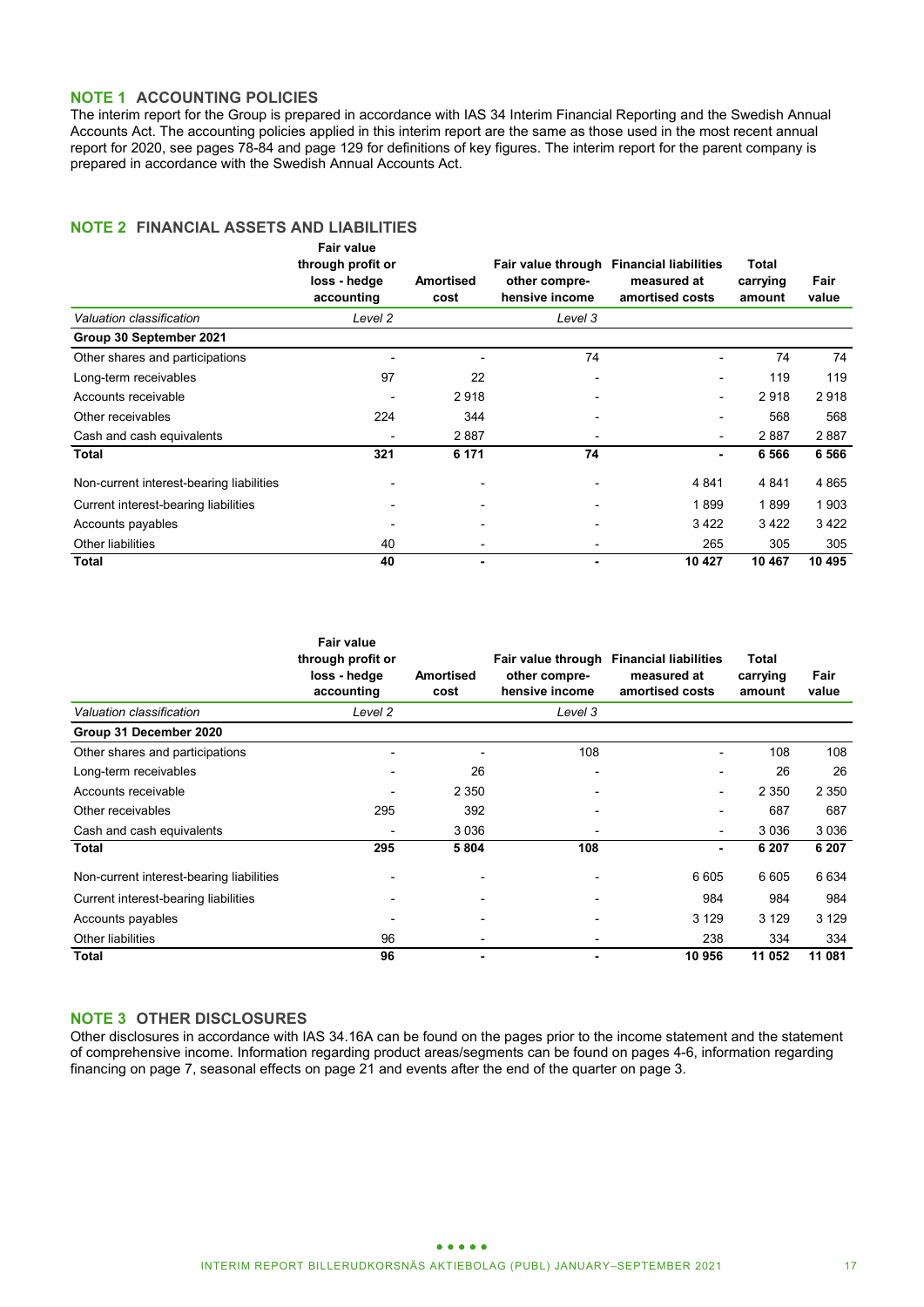### **KEY FIGURES**

|                                                           | Jan-Sep        | Full year |         |
|-----------------------------------------------------------|----------------|-----------|---------|
|                                                           | 2021           | 2020      | 2020    |
| <b>Margins</b>                                            |                |           |         |
| EBITDA, %                                                 | 15             | 11        | 11      |
| Operating margin, %                                       | 8              | 3         | 3       |
| Return (rolling 12 months)                                |                |           |         |
| Return on capital employed, %                             | $\overline{7}$ | 3         | 3       |
| Return on equity, %                                       | 7              | 4         | 3       |
| Capital structure at end of period                        |                |           |         |
| Capital employed, SEKm                                    | 24 376         | 25 28 2   | 24 667  |
| Working capital, SEKm                                     | 2 4 2 2        | 2792      | 2 2 9 2 |
| Equity attributable to owners of the parent company, SEKm | 19 7 14        | 18 978    | 19 294  |
| Interest-bearing net debt, SEKm                           | 4 6 6 2        | 6 3 0 5   | 5 3 7 3 |
| Net debt/equity ratio                                     | 0.24           | 0.33      | 0.28    |
| Interest-bearing net debt / EBITDA, multiple              | 1.3            | 2.4       | 2.0     |
| Key figures per share                                     |                |           |         |
| Earnings per share, SEK                                   | 5.63           | 2.02      | 3.19    |
| Dividend (for the financial year) per share, SEK          |                |           | 4.30    |
| Other key figures                                         |                |           |         |
| Working capital as percentage of net sales, %             | 9              | 11        | 11      |
| Operative investments, SEKm                               | 1 0 5 4        | 941       | 1 2 5 0 |
| Average number of employees                               | 4 3 9 8        | 4 4 7 8   | 4 4 6 8 |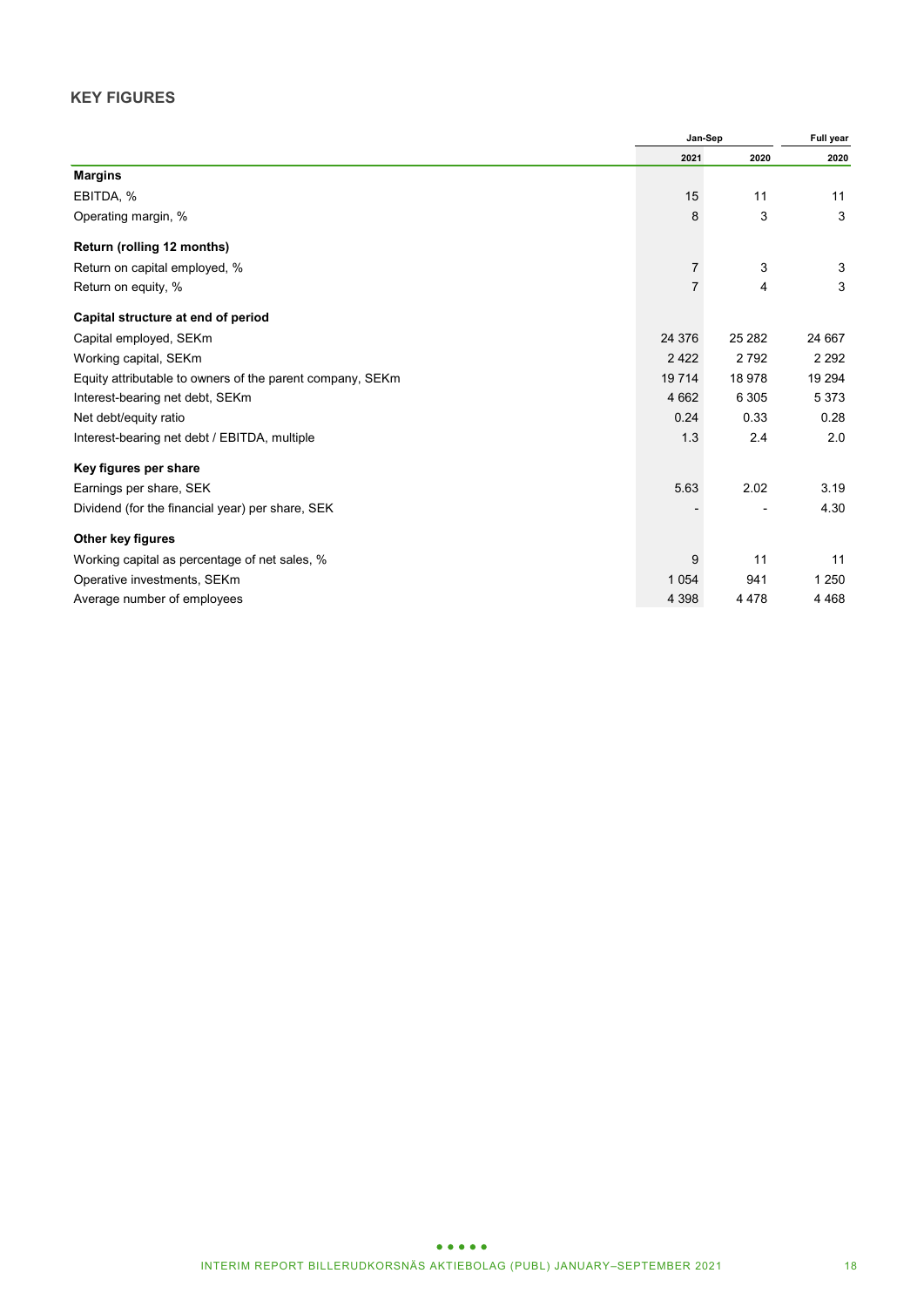### **RECONCILIATION OF ALTERNATIVE PERFORMANCE MEASURES**

|                                                                   |                          | Quarter   |                          | Jan-Sep                  | Full year |         |
|-------------------------------------------------------------------|--------------------------|-----------|--------------------------|--------------------------|-----------|---------|
| <b>Adjusted EBITDA, SEKm</b>                                      | $Q3 - 21$                | $Q2 - 21$ | $Q3 - 20$                | 2021                     | 2020      | 2020    |
| Operating profit                                                  | 639                      | 404       | 86                       | 1571                     | 611       | 774     |
| Depreciation and impairment of non-current assets                 | 478                      | 479       | 484                      | 1 4 3 2                  | 1460      | 1938    |
| <b>EBITDA</b>                                                     | 1117                     | 883       | 570                      | 3 0 0 3                  | 2071      | 2712    |
| Items affecting comparability **                                  |                          |           |                          |                          | 64        | -9      |
| <b>Adjusted EBITDA</b>                                            | 1 1 1 7                  | 883       | 570                      | 3 0 0 3                  | 2135      | 2703    |
| <b>Adjusted Operating profit, SEKm</b>                            |                          |           |                          |                          |           |         |
| Operating profit                                                  | 639                      | 404       | 86                       | 1571                     | 611       | 774     |
| Items affecting comparability **                                  |                          |           | $\overline{\phantom{a}}$ |                          | 64        | -9      |
| <b>Adjusted Operating profit</b>                                  | 639                      | 404       | 86                       | 1571                     | 675       | 765     |
| Adjusted earnings per share, SEK                                  |                          |           |                          |                          |           |         |
| Profit attributed to owners of the parent company, SEKm           | 477                      | 311       | 52                       | 1 1 6 5                  | 418       | 660     |
| Items affecting comparability, attributed to owners of the parent |                          |           |                          |                          |           |         |
| company. SEKm <sup>**</sup>                                       | $\overline{\phantom{0}}$ |           | $\overline{a}$           |                          | 52        | -5      |
| Adjusted profit attributed to owners of the parent company,       |                          |           |                          |                          |           |         |
| <b>SEKm</b>                                                       | 477                      | 311       | 52                       | 1 1 6 5                  | 470       | 655     |
| Weighted number of outstanding shares, thousands                  | 206 871                  | 206 859   | 206 832                  | 206 854                  | 206 810   | 206 816 |
| Adjusted earnings per share                                       | 2.31                     | 1.50      | 0.25                     | 5.63                     | 2.27      | 3.17    |
| Adjusted Return on capital employed (ROCE), SEKm                  |                          |           |                          |                          |           |         |
| Adjusted Operating profit over 12 months *                        | 1661                     | 1108      | 802                      | 1661                     | 802       | 765     |
| Average capital employed over 12 months                           | 24 7 18                  | 24 961    | 25 146                   | 24 718                   | 25 146    | 25 116  |
| Adjusted Return on capital employed                               | 7%                       | 4%        | 3%                       | 7%                       | 3%        | 3%      |
| Interest-bearing net debt / Adjusted EBITDA, multiple             |                          |           |                          |                          |           |         |
| Interest-bearing net debt                                         | 4 6 6 2                  | 5 2 9 0   | 6 3 0 5                  | 4 6 6 2                  | 6 3 0 5   | 5 3 7 3 |
| Adjusted EBITDA over 12 months*                                   | 3572                     | 3 0 2 4   | 2753                     | 3572                     | 2753      | 2 7 0 3 |
| Interest-bearing net debt / Adjusted EBITDA                       | 1.3                      | 1.7       | 2.3                      | 1.3                      | 2.3       | 2.0     |
| Items affecting comparability**, SEKm                             |                          |           |                          |                          |           |         |
| Restructuring (Operating expenses)                                | $\overline{\phantom{0}}$ | ÷,        | L,                       | $\overline{\phantom{a}}$ | 36        | 36      |
| Revaluation of biological assets (Change in value of biological   |                          |           |                          |                          |           |         |
| assets)                                                           |                          |           |                          | $\overline{\phantom{0}}$ | $-132$    | $-132$  |
| UPM - compensation (Raw materials and consumables)                |                          |           |                          |                          | 160       | 160     |
| Revaluation of biological assets in associated companies          |                          |           |                          |                          |           |         |
| (Profit from participations in associated companies)              |                          |           |                          |                          |           | -73     |
| Items affecting comparability                                     |                          |           | ä,                       |                          | 64        | -9      |

\*12 months is calculated by adding accumulated amounts for the current year plus full previous year, minus prior year's accumulated amounts for periods exceeding 12 months from the balance sheet date.

\*\* Revenue =  $-$ , Cost =  $+$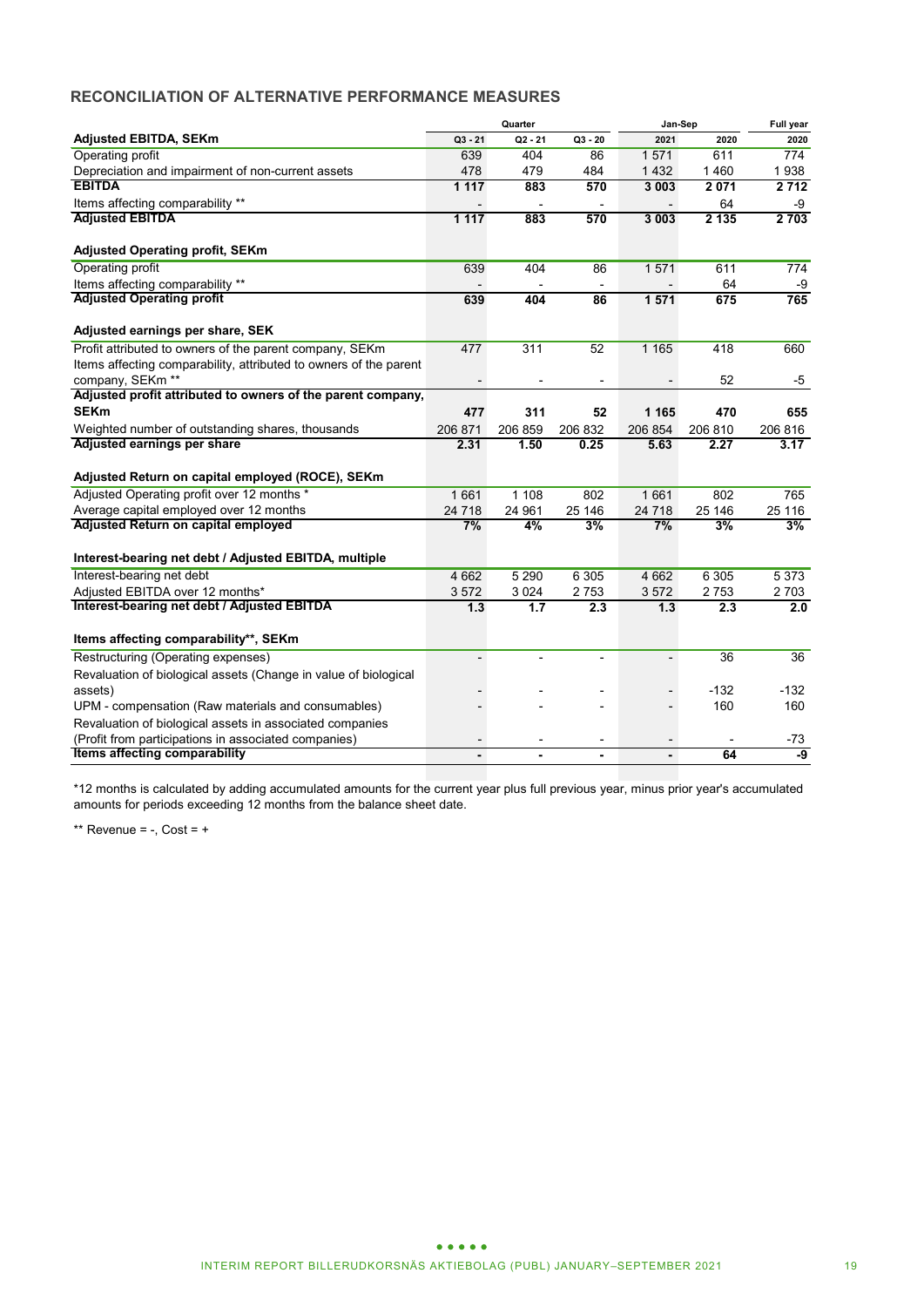### **RECONCILIATION OF ALTERNATIVE PERFORMANCE MEASURES (CONT.)**

|                                               | 30 Sep   | 30 Sep  | 31 Dec  |
|-----------------------------------------------|----------|---------|---------|
| Capital employed, SEKm                        | 2021     | 2020    | 2020    |
| Total assets                                  | 36 695   | 36 207  | 36 360  |
| Accounts payables                             | $-3422$  | $-3087$ | $-3129$ |
| Other liabilities and provisions              | $-2344$  | $-2076$ | $-1903$ |
| Deferred tax liabilities                      | $-3651$  | $-3599$ | $-3609$ |
| Interest-bearing non-current assets           | $-15$    | $-19$   | $-16$   |
| Cash and Cash equivalents                     | $-2887$  | $-2144$ | $-3036$ |
| Capital employed                              | 24 376   | 25 28 2 | 24 667  |
|                                               |          |         |         |
|                                               | 30 Sep   | 30 Sep  | 31 Dec  |
| Working capital, SEKm                         | 2021     | 2020    | 2020    |
| Inventories                                   | 3419     | 3625    | 3629    |
| Accounts receivables                          | 2918     | 2479    | 2 3 5 0 |
| Other operating receivables                   | 1 3 9 2  | 1650    | 1 1 1 8 |
| Accounts payables                             | $-3,422$ | $-3087$ | $-3129$ |
| Other operating liabilities (excl provisions) | $-2149$  | $-1795$ | $-1690$ |
| Reduction of Tax liabilities/receivables      | 264      | $-80$   | 14      |
| <b>Working capital</b>                        | 2422     | 2792    | 2 2 9 2 |
|                                               |          |         |         |
|                                               | 30 Sep   | 30 Sep  | 31 Dec  |
| Interest-bearing net debt, SEKm               | 2021     | 2020    | 2020    |
| Interest bearing provisions                   | 824      | 863     | 836     |
| Interest bearing non-current liabilities      | 4 8 4 1  | 6618    | 6 6 0 5 |
| Interest bearing current liabilities          | 1899     | 987     | 984     |
| Interest-bearing non-current assets           | $-15$    | $-19$   | $-16$   |
| Cash and Cash equivalents                     | $-2887$  | $-2144$ | $-3036$ |
| Interest-bearing net debt                     | 4662     | 6 3 0 5 | 5373    |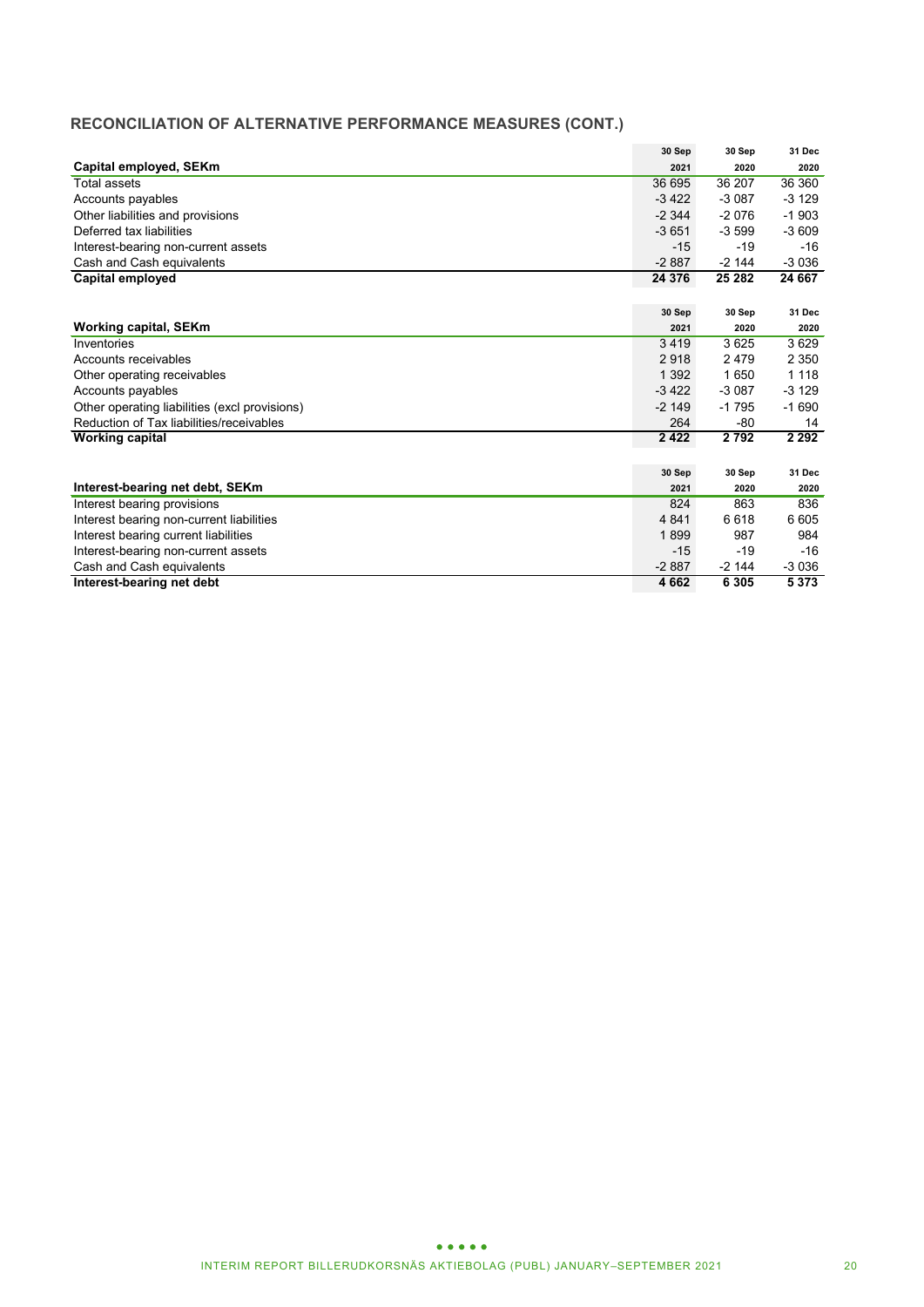# Seasonal effects

BillerudKorsnäs' business is subject to seasonal fluctuations to a relatively limited extent. Periodical maintenance shutdowns have the largest impact, as they involve each unit stopping production for around one week. The loss of production results in somewhat lower deliveries over an extended period before, during and after the shutdown. It should also be noted that the Group usually has a somewhat higher cost level in the fourth quarter than in previous quarters.

### **PLANNED MAINTENANCE SHUTDOWNS**

In addition to ongoing maintenance during production, BillerudKorsnäs' production units normally also require more extensive maintenance at some time during the year. Maintenance requires the production of pulp, paper and board to stop. The principal cost items in a maintenance shutdown are loss of volumes arising from the shutdown and fixed costs, mainly maintenance and overtime costs, as well as a certain portion of variable costs including higher consumption of electricity and wood when production is restarted. The effects of shutdowns on earnings vary depending on the extent of the measures carried out, their nature and the actual length of the shutdown. The estimated cost of shutdown involves an assessment of the impact on earnings of a normal shutdown compared with a quarter during which no periodic maintenance shutdown takes place.

In the third quarter of 2021 planned maintenance shutdown was carried out at Karlsborg, Rockhammar and Gävle. The total cost amounted to around SEK 290 million.

### **ESTIMATED MAINTENANCE SHUTDOWN COST**

| <b>Production units</b> | <b>Estimated shutdown</b><br>cost <sup>1</sup> | Estimated breakdown of<br>shutdown cost |           | <b>Planned dates of maintenance</b><br>shutdown |                |      |
|-------------------------|------------------------------------------------|-----------------------------------------|-----------|-------------------------------------------------|----------------|------|
|                         | <b>SEKm</b>                                    | <b>Board</b>                            | Paper     | 2021                                            | 2020           | 2019 |
| Gävle                   | ~165                                           | $~104\%$                                | $~10\%$   | Q3                                              | Q <sub>3</sub> | Q2   |
| Gruvön                  | ~170                                           | $~102\%$                                | $~1.8\%$  | Q <sub>2</sub>                                  | Q <sub>3</sub> | Q3   |
| Frövi                   | ~115                                           | 100%                                    |           | Q4                                              | Q4             | Q4   |
| Skärblacka              | ~120                                           | $~12\%$                                 | $~1.88\%$ | Q4                                              | Q4             | Q2   |
| Karlsborg               | $~1$ 80                                        |                                         | 100%      | Q3                                              | Q <sub>3</sub> | Q3   |
| Pietarsaari             | $~\sim$ 15                                     |                                         | 100%      | $\blacksquare$                                  | Q4             | -    |
| Rockhammar              | $~\sim$ 15                                     | 100%                                    |           | Q3                                              | Q4             | Q4   |

<sup>1</sup> Maintenance shutdowns at Beetham have an insignificant effect on BillerudKorsnäs' total earnings.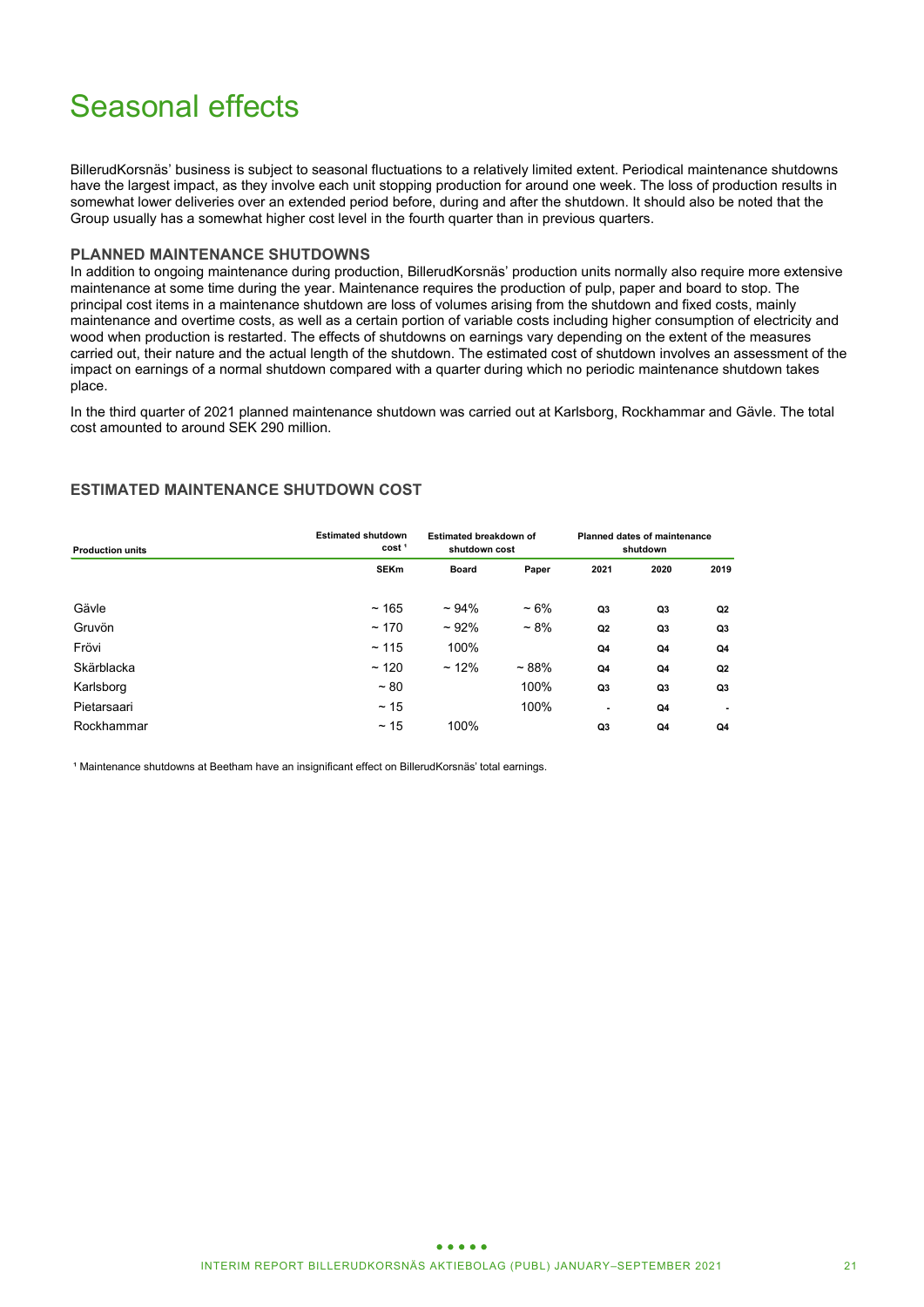# **Definitions**

**ADJUSTED KEY FIGURES**

Adjusted key figures on EBITDA, Operating profit, Return on capital employed and Earnings per share provide a better understanding of the underlying business performance and enhance comparability from period to period, when the effect of items affecting comparability are adjusted for. Items affecting comparability can include additional project costs for major projects, major restructuring/writedowns/revaluations, litigations, specific impact due to strategic decisions, and significant earnings effects from acquisition and disposals.

### **ADJUSTED EBITDA**

Operating profit before depreciation and amortisation adjusted for items affecting comparability.

**ADJUSTED EARNINGS PER SHARE** Earnings per share adjusted for items affecting comparability after tax attributable to owners of the parent company.

**ADJUSTED OPERATING PROFIT** Operating profit adjusted for items affecting comparability.

### **CAPITAL EMPLOYED**

Total assets less non-interest bearing liabilities, non-interest bearing provisions and interest-bearing assets. The measure is used to quantify the net total assets used in the operating business, and is used as a component in measuring operating profitability.

### **EARNINGS PER SHARE**

Profit for the period, attributable to owners of the parent, divided by the average number of shares in the market.

### **EQUITY**

Equity at the end of the period.

### **EBITDA**

Operating profit before depreciation and amortisation (EBITDA = Earnings before Interest, Taxes, Depreciation and Amortisation). EBITDA is a measure of operating performance. It is a profit measure that is close to the cash flow from operating activities.

### **EBITDA, %**

Operating profit before depreciation (EBITDA = Earnings before Interest, Taxes, Depreciation and Amortisation) as a percentage of net sales. The measure is used in business review as well as for benchmarking with peer companies.

**INTEREST-BEARING NET DEBT** Interest-bearing provisions and liabilities less interest-bearing assets. The measure is used to quantify the debt financing, taken the amount of financial assets into account. The measure is used as a component in measuring financial risk.

### **INTEREST-BEARING NET DEBT/ EBITDA**

Interest bearing net debt at the end of the period divided by EBITDA for the last twelve months. The measure shows the size of the interest-bearing net debt compared to the repayment capacity. A higher (lower) ratio indicates a higher (lower) risk.

**INTEREST-BEARING NET DEBT/ADJUSTED EBITDA** Interest bearing net debt at the end of the period divided by EBITDA for the last twelve months adjusted for items affecting comparability.

**NET DEBT/EQUITY RATIO** Interest-bearing net debt divided by equity. The ratio shows the mix between interest-bearing net debt and equity financing. A higher ratio means higher financial leverage and may have positive effects on return on equity, but imply a higher financial risk.

### **OPERATING CASH FLOW AFTER OPERATIVE INVESTMENTS**

Cash flow from the operating activities, including gross investments in property, plant and equipment, and intangible assets. The measure shows cash flow generated in the operating business, which provides the amount of cash flows available to repay debt, acquire and invest in other businesses and pay dividends to the shareholders.

### **OPERATING MARGIN**

Operating profit as a percentage of net sales. Operating margin shows the percentage of revenue remaining as operating profit after deducting all operating expenses. The measure is used in business review as well as for benchmarking with peer companies.

### **RETURN ON CAPITAL EMPLOYED (ROCE)**

Operating profit calculated over 12 months as a percentage of average capital employed calculated per quarter. The return on capital employed is a measure that shows how effectively total net operating assets are used in order to generate return in the operating business. The measure takes capital invested in the operating activities into account and is used in business review and benchmarking with peer companies.

### **RETURN ON EQUITY**

Profit calculated over 12 months, attributable to owners of the parent company, as a percentage of average shareholders' equity calculated per quarter, attributable to owners of the parent company. The measure represents total profitability compared to the equity invested by the parent company's shareholders.

### **WORKING CAPITAL**

Inventories, accounts receivables and other operating receivables less accounts payables and other operating liabilities. The measure shows the amount of current net assets that is tied up in the business. Together with non-current assets, working capital constitutes the operating capital employed to generate operating returns.

### **WORKING CAPITAL AS PERCENTAGE OF NET SALES**

Average working capital for the period, divided by annualized net sales. Working capital in relation to net sales shows how effectively the working capital is used. A lower percentage means less capital is tied up to generate a given amount of revenue, and an increased ability to internally finance growth and return to shareholders.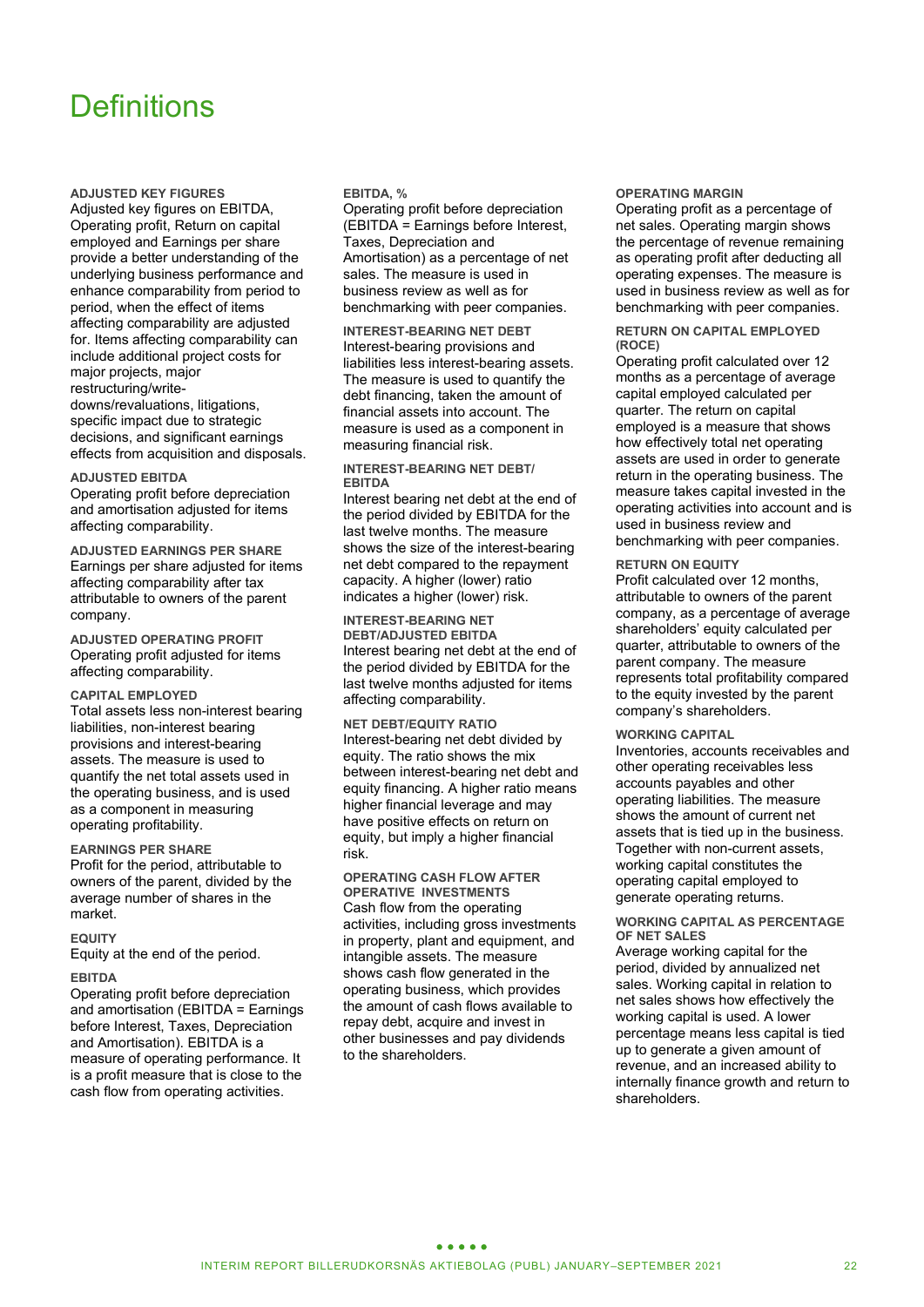# Parent company

### **SUMMARISED INCOME STATEMENT**

|                                                 | Quarter   |           | Jan-Sep | <b>Full Year</b>         |        |
|-------------------------------------------------|-----------|-----------|---------|--------------------------|--------|
| <b>SEKm</b>                                     | $Q3 - 21$ | $Q3 - 20$ | 2021    | 2020                     | 2020   |
| Operating income*                               | 123       | 125       | 514     | 308                      | 402    |
| Operating expenses                              | $-93$     | $-100$    | $-353$  | $-381$                   | $-531$ |
| <b>Operating profit/loss</b>                    | 30        | 25        | 161     | $-73$                    | $-129$ |
| Financial income and expenses                   | -8        | $-31$     | $-44$   | -84                      | -84    |
| Profit/Loss after financial income and expenses | 22        | -6        | 117     | $-157$                   | $-213$ |
| Appropriations                                  |           |           |         | $\overline{\phantom{0}}$ | 606    |
| Profit/loss before tax                          | 22        | -6        | 117     | $-157$                   | 393    |
| Taxes                                           | $-2$      | 4         | $-17$   | 39                       | -89    |
| Net profit/loss for the period                  | 20        | $-2$      | 100     | $-118$                   | 304    |

\* Including currency hedging etc.

### **SUMMARISED BALANCE SHEET**

|                                     | 30 Sep  | 30 Sep  | 31 Dec |
|-------------------------------------|---------|---------|--------|
| <b>SEKm</b>                         | 2021    | 2020    | 2020   |
| Non-current assets                  | 10 695  | 10 689  | 10 695 |
| Current assets                      | 16 733  | 15 262  | 16 706 |
| <b>Total assets</b>                 | 27 4 28 | 25951   | 27 401 |
| Shareholders' equity                | 7 1 7 2 | 7 5 3 6 | 7957   |
| Untaxed reserves                    | 1516    | 1512    | 1516   |
| <b>Provisions</b>                   | 223     | 232     | 231    |
| Liabilities                         | 18 517  | 16 671  | 17 697 |
| <b>Total equity and liabilities</b> | 27 4 28 | 25951   | 27 401 |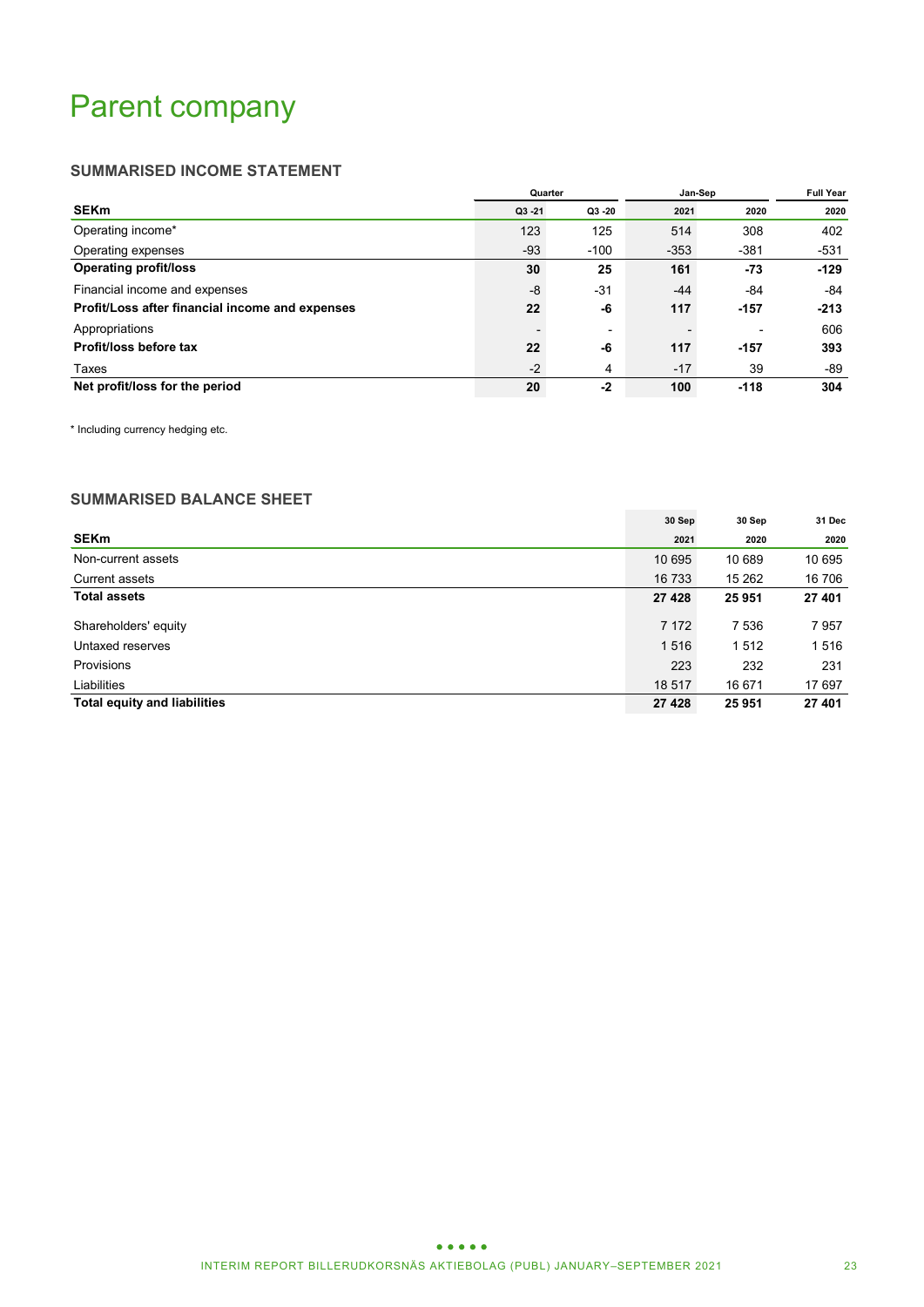### **QUARTERLY DATA**

The Group's business is organized on the basis of the functional areas Wood Supply, Operations and Commercial and is governed by two product areas Board and Paper.

Solutions and Other includes Wood Supply, Scandfibre Logistics AB, Managed Packaging, rental operations, dormant companies, income from the sale of businesses, items affecting comparability and costs due to increased investments in the production structure. Other also includes Group-wide functions, Group eliminations (including IFRS 16) and profit/loss from participation in associated companies. Currency hedging etc. includes results from hedging of the Group's net currency flows and revaluation of accounts receivables and payments from customers. The part of the currency exposure that relates to changes in exchange rates for invoicing is included in the product area's profit/loss.

### **Quarterly net sales per product area and for the Group**

|                        |           | 2021      |         | 2020    |           |           |         | 2019      | 2021    | 2020    |
|------------------------|-----------|-----------|---------|---------|-----------|-----------|---------|-----------|---------|---------|
| <b>SEKm</b>            | $Q3 - 21$ | $Q2 - 21$ | Q1 - 21 | Q4 -20  | $Q3 - 20$ | $Q2 - 20$ | Q1 -20  | $Q4 - 19$ | Jan-Sep | Jan-Sep |
| Product area Board     | 3663      | 3642      | 3785    | 3 3 7 0 | 3059      | 3571      | 3600    | 3 2 9 1   | 11 090  | 10 230  |
| Product area Paper     | 2 0 4 7   | 2 0 3 9   | 903     | 1 777   | 1 835     | 940       | 2024    | 890       | 5989    | 5799    |
| Solutions & Other      | 725       | 772       | 696     | 667     | 637       | 722       | 724     | 706       | 2 1 9 3 | 2 0 8 3 |
| Currency hedging, etc. | 59        | 51        | 136     | -11     | 30        | -77       | 16      | -72       | 246     | -31     |
| <b>Total Group</b>     | 6494      | 6 504     | 6 5 20  | 5803    | 5561      | 6 156     | 6 3 6 4 | 5815      | 19 518  | 18 081  |

### **Quarterly EBITDA per product area and for the Group**

|                        |           | 2021      |           | 2020   |           |           |           | 2019      | 2021    | 2020    |
|------------------------|-----------|-----------|-----------|--------|-----------|-----------|-----------|-----------|---------|---------|
| <b>SEKm</b>            | $Q3 - 21$ | $Q2 - 21$ | $Q1 - 21$ | Q4 -20 | $Q3 - 20$ | $Q2 - 20$ | $Q1 - 20$ | $Q4 - 19$ | Jan-Sep | Jan-Sep |
| Product area Board     | 678       | 556       | 705       | 481    | 266       | 571       | 537       | 493       | 1939    | 1 3 7 4 |
| Product area Paper     | 414       | 365       | 263       | 165    | 241       | 323       | 306       | 243       | 1042    | 870     |
| Solutions & Other      | $-34$     | -89       | $-101$    | 6      | 33        | -83       | $-92$     | -69       | $-224$  | $-142$  |
| Currency hedging, etc. | 59        | 51        | 136       | -11    | 30        | -76       | 15        | -73       | 246     | -31     |
| <b>Total Group</b>     | 1 1 1 7   | 883       | 1 003     | 641    | 570       | 735       | 766       | 594       | 3 003   | 2071    |

### **Quarterly EBITDA margin per product area and for the Group**

|                    | 2021  |           |           |           | 2020    |        |        |           | 2021    | 2020    |
|--------------------|-------|-----------|-----------|-----------|---------|--------|--------|-----------|---------|---------|
| %                  | Q3 21 | $Q2 - 21$ | $Q1 - 21$ | $Q4 - 20$ | Q3 - 20 | Q2 -20 | Q1 -20 | $Q4 - 19$ | Jan-Sep | Jan-Sep |
| Product area Board | 19    | 15        | 19        | 14        |         | 16     | 15     | 15        |         | 13      |
| Product area Paper | 20    | 18        | 14        | a         | 13      |        | 15     | 13        | 17      | 15      |
| Group              | 17    | 14        | 15        | 11        | 10      | 12     | 12     | 10        | 15      | 11      |

### **Adjusted quarterly EBITDA, including maintenance shutdowns, per product area and for the Group**

|                               | 2021    |                          |           |         | 2020                     |                          | 2019                     | 2021      | 2020                     |         |
|-------------------------------|---------|--------------------------|-----------|---------|--------------------------|--------------------------|--------------------------|-----------|--------------------------|---------|
| <b>SEKm</b>                   | Q3 21   | $Q2 - 21$                | $Q1 - 21$ | Q4 - 20 | Q3 - 20                  | $Q2 - 20$                | $Q1 - 20$                | $Q4 - 19$ | Jan-Sep                  | Jan-Sep |
| Product area Board            | 859     | 744                      | 705       | 645     | 577                      | 571                      | 537                      | 619       | 2 3 0 8                  | 685     |
| Product area Paper            | 525     | 381                      | 263       | 296     | 329                      | 323                      | 306                      | 243       | 1 1 6 9                  | 958     |
| Solutions & Other             | $-34$   | $-89$                    | $-101$    | $-67$   | 33                       | -44                      | $-67$                    | $-45$     | $-224$                   | -78     |
| Currency hedging, etc.        | 59      | 51                       | 136       | $-11$   | 30                       | -76                      | 15                       | $-73$     | 246                      | $-31$   |
| <b>Total Group</b>            | 1409    | 087                      | l 003     | 863     | 969                      | 774                      | 791                      | 744       | 3 4 9 9                  | 2 5 3 4 |
| Costs for maint, shutdowns    | $-292$  | $-204$                   | ٠         | $-295$  | $-399$                   | $\overline{\phantom{0}}$ | $\overline{\phantom{a}}$ | $-126$    | $-496$                   | $-399$  |
| Items affecting comparability |         | $\overline{\phantom{a}}$ | ۰         | 73      | $\overline{\phantom{a}}$ | $-39$                    | $-25$                    | $-24$     | $\overline{\phantom{a}}$ | $-64$   |
| <b>EBITDA</b>                 | 1 1 1 7 | 883                      | 1 003     | 641     | 570                      | 735                      | 766                      | 594       | 3 0 0 3                  | 2071    |

**Adjusted quarterly EBITDA margin, excluding maintenance shutdowns, per product area and for the Group**

|                           | 2021  |           |       | 2020      |         |           |           | 2019    | 2021    | 2020    |
|---------------------------|-------|-----------|-------|-----------|---------|-----------|-----------|---------|---------|---------|
| %                         | Q3 21 | $Q2 - 21$ | Q1 21 | $Q4 - 20$ | Q3 - 20 | $Q2 - 20$ | $Q1 - 20$ | Q4 - 19 | Jan-Sep | Jan-Sep |
| Product area Board        | 23    | 20        | 19    | 19        | 19      | 16        | 15        | 19      | 21      | 16      |
| <b>Product area Paper</b> | 26    | 19        | 14    |           | 18      |           | 15        | 13      | 20      | 17      |
| <b>Total Group</b>        | 22    | 17        | 15    | 15        |         | 13        | 12        | 13      | 18      | 14      |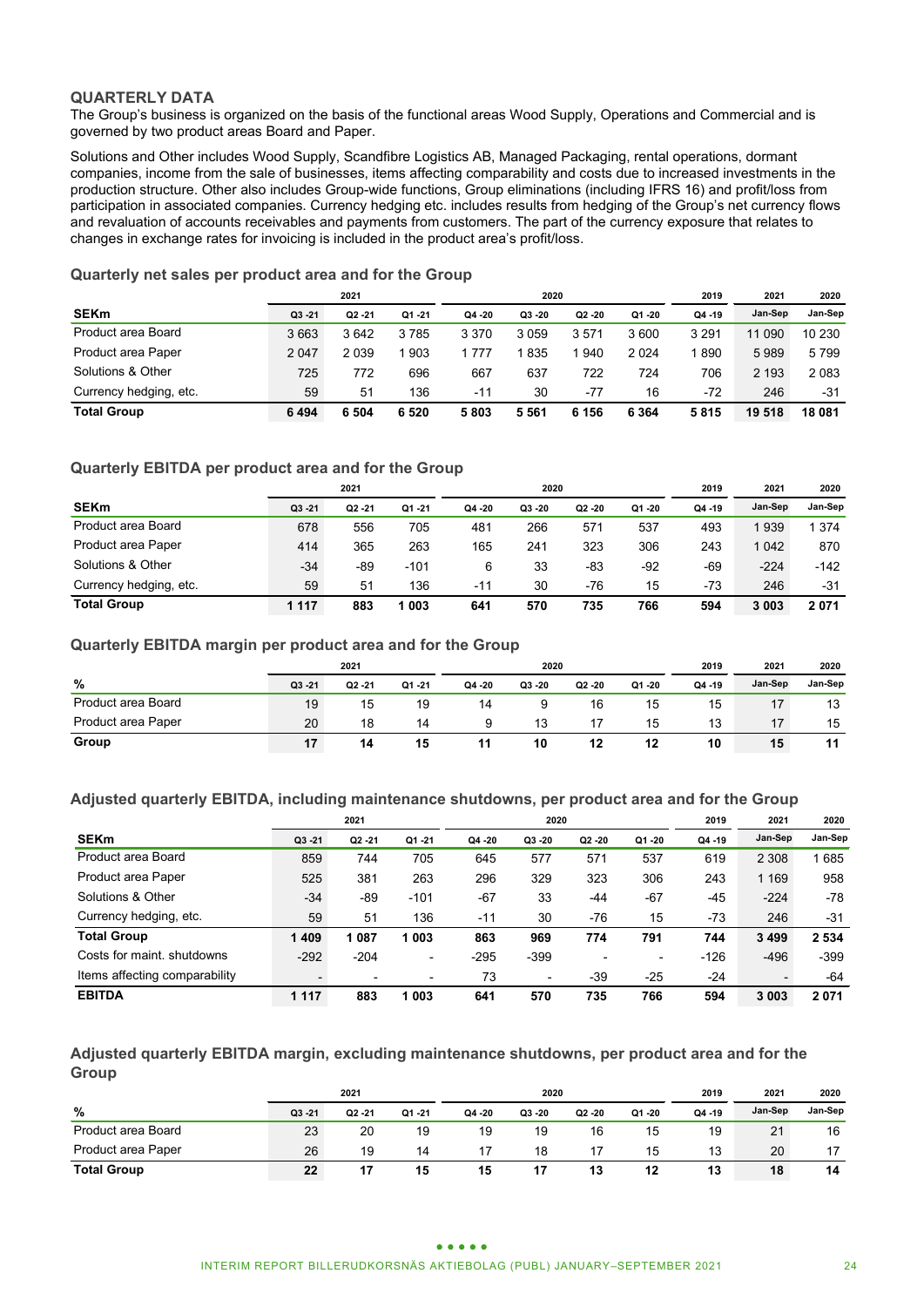### **Quarterly operating profit/loss, per product area and for the group**

|                           | 2021      |           |           | 2020      |       |           |           | 2019    | 2021    | 2020    |
|---------------------------|-----------|-----------|-----------|-----------|-------|-----------|-----------|---------|---------|---------|
| <b>SEKm</b>               | $Q3 - 21$ | $Q2 - 21$ | $Q1 - 21$ | $Q4 - 20$ | Q3 20 | $Q2 - 20$ | $Q1 - 20$ | Q4 - 19 | Jan-Sep | Jan-Sep |
| Product area Board        | 354       | 231       | 380       | 149       | $-67$ | 233       | 201       | 158     | 965     | 367     |
| <b>Product area Paper</b> | 293       | 244       | 145       | 51        | 120   | 202       | 185       | 119     | 682     | 507     |
| Solutions & Other         | $-67$     | $-122$    | $-133$    | $-26$     |       | $-113$    | $-122$    | $-101$  | $-322$  | $-232$  |
| Currency hedging, etc.    | 59        | 51        | 136       | -11       | 30    | $-77$     | 16        | -73     | 246     | $-31$   |
| <b>Total Group</b>        | 639       | 404       | 528       | 163       | 86    | 245       | 280       | 103     | 571     | 611     |

### **Quarterly operating margin per product area and for the group**

|                    | 2021    |           |           | 2020   |         |         |           | 2019      | 2021    | 2020    |
|--------------------|---------|-----------|-----------|--------|---------|---------|-----------|-----------|---------|---------|
| %                  | Q3 - 21 | $Q2 - 21$ | $Q1 - 21$ | Q4 -20 | Q3 - 20 | Q2 - 20 | $Q1 - 20$ | $Q4 - 19$ | Jan-Sep | Jan-Sep |
| Product area Board | 10      |           | 10        | 4      | -2      |         |           |           |         | 4       |
| Product area Paper | 14      | 12        | 8         |        |         | 10      |           |           | 11      | 9       |
| <b>Total Group</b> | 10      |           |           |        |         |         |           |           | 8       | ◡       |

### **Quarterly sales volumes per product area**

|                    | 2021      |           |           |        | 2020    |           | 2019   | 2021      | 2020    |         |
|--------------------|-----------|-----------|-----------|--------|---------|-----------|--------|-----------|---------|---------|
| ktonnes            | $Q3 - 21$ | $Q2 - 21$ | $Q1 - 21$ | Q4 -20 | Q3 - 20 | $Q2 - 20$ | Q1 -20 | $Q4 - 19$ | Jan-Sep | Jan-Sep |
| Product area Board | 466       | 474       | 521       | 460    | 419     | 472       | 491    | 432       | 461     | 1 382   |
| Product area Paper | 229       | 245       | 255       | 227    | 238     | 231       | 250    | 224       | 729     | 719     |
| <b>Total Group</b> | 695       | 719       | 776       | 687    | 657     | 703       | 741    | 656       | 2 190   | 2 101   |